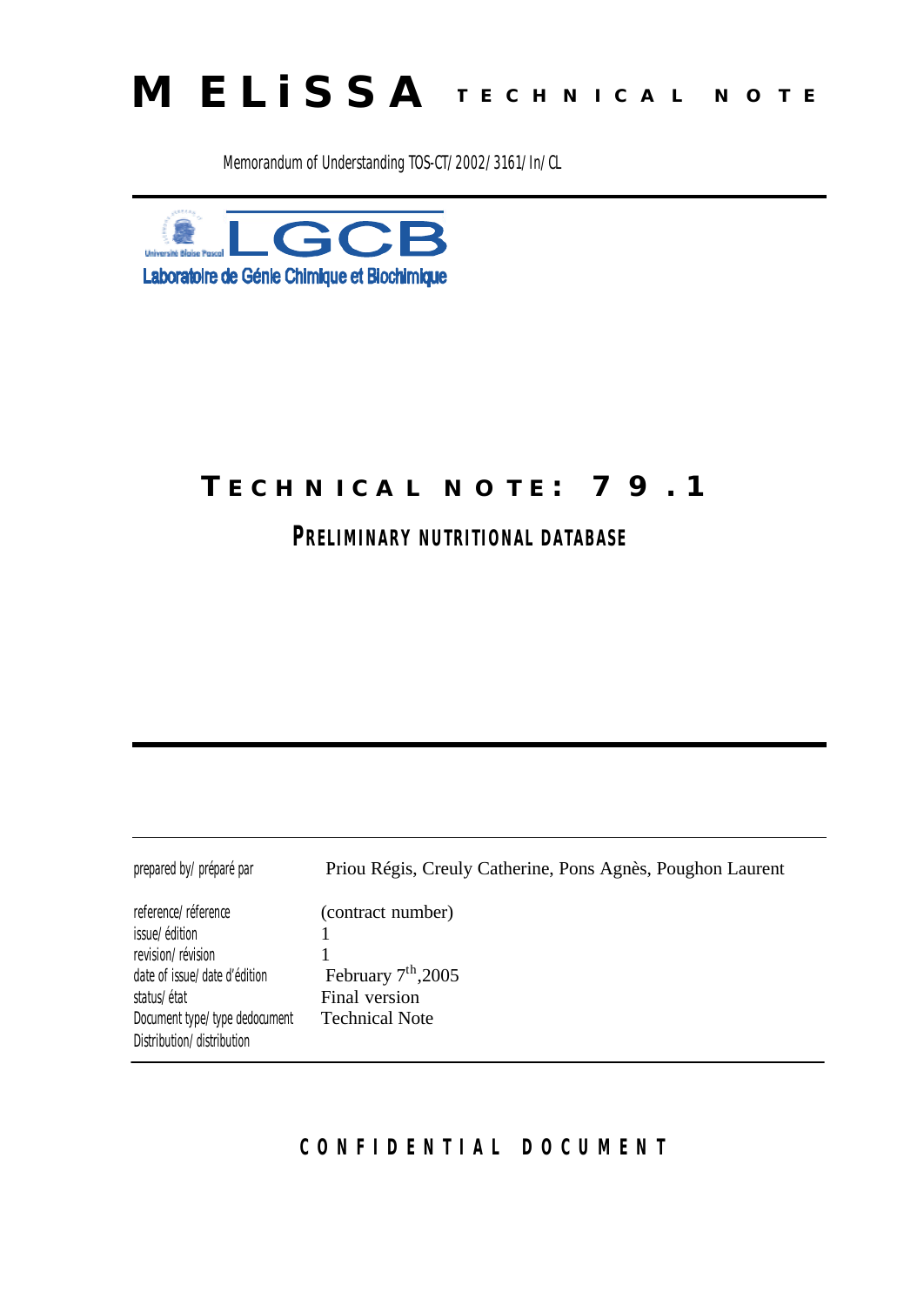page ii of IV

|                            |                                                               | <b>A P P R O V A L</b>                                |                   |                |              |                      |              |
|----------------------------|---------------------------------------------------------------|-------------------------------------------------------|-------------------|----------------|--------------|----------------------|--------------|
| Title<br>titre             | Preliminary nutritional database                              |                                                       |                   | issue<br>issue | $\mathbf{1}$ | revision<br>revision | $\mathbf{1}$ |
|                            |                                                               |                                                       |                   |                |              |                      |              |
| author<br>auteur           | Priou Régis, Creuly Catherine, Pons Agnès,<br>Poughon Laurent |                                                       |                   | date<br>date   |              |                      |              |
|                            |                                                               |                                                       |                   |                |              |                      |              |
| approved by<br>approuvé by |                                                               |                                                       |                   | date<br>date   |              |                      |              |
|                            |                                                               | CHANGE LOG                                            |                   |                |              |                      |              |
|                            | reason for change / raison du changement                      | issue/issue                                           | revision/revision | date/date      |              |                      |              |
|                            |                                                               |                                                       |                   |                |              |                      |              |
|                            | CHANGE RECORD                                                 |                                                       |                   |                |              |                      |              |
|                            |                                                               | Issue: 1 Revision: ERROR! REFERENCE SOURCE NOT FOUND. |                   |                |              |                      |              |

| reason for change/raison du changement | page(s)/page(s) | paragraph(s)/paragraph(s) |
|----------------------------------------|-----------------|---------------------------|
|                                        |                 |                           |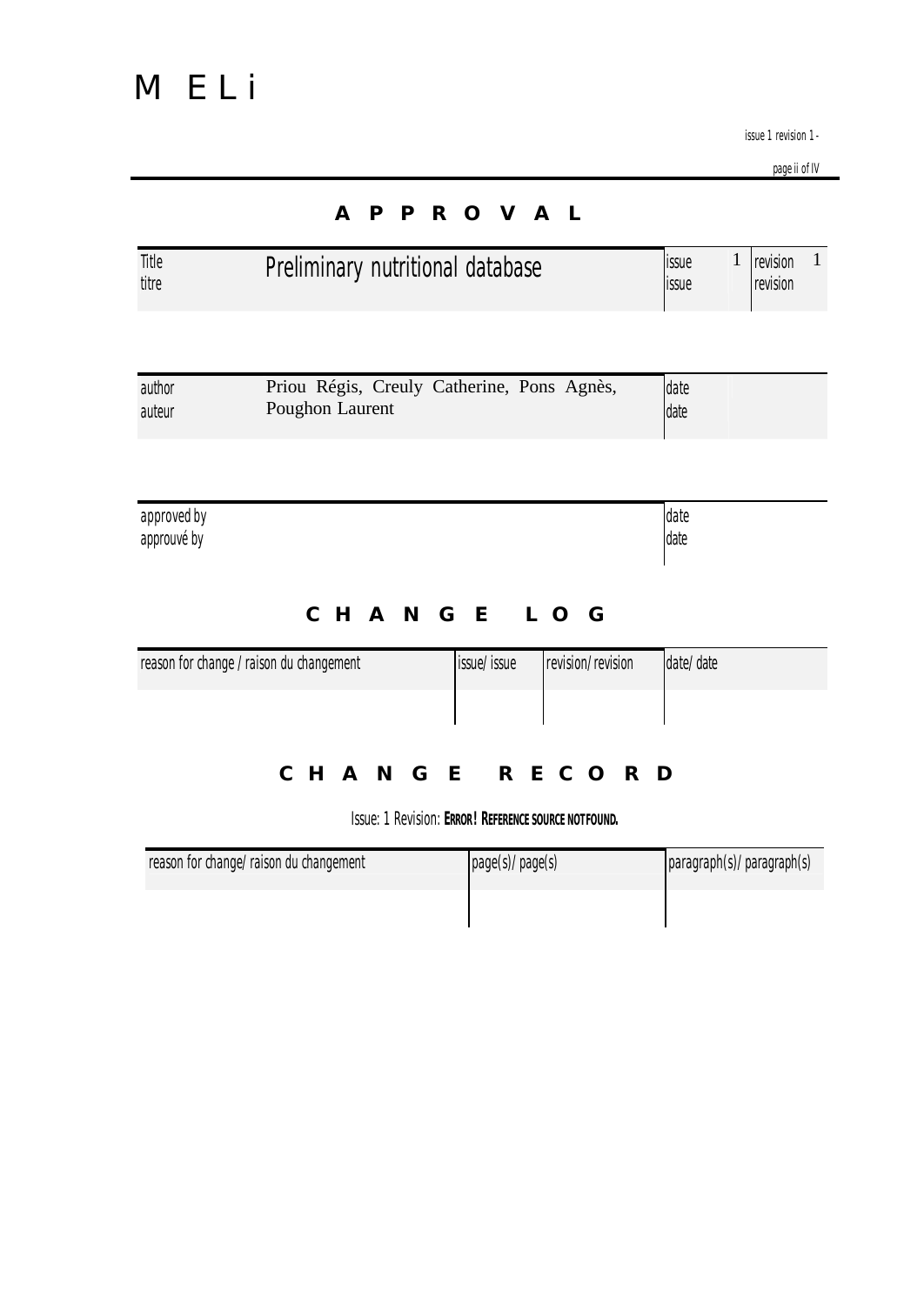page iii of IV

#### TABLE OF CONTENTS

| 1                       |            |  |
|-------------------------|------------|--|
| $\overline{2}$          |            |  |
|                         |            |  |
|                         | 2.1        |  |
|                         | 2.2        |  |
|                         | 2.3        |  |
|                         | 2.4<br>2.5 |  |
|                         | 2.6        |  |
|                         | 2.7        |  |
|                         | 2.8        |  |
| $\overline{\mathbf{3}}$ |            |  |
|                         | 3.1        |  |
|                         | 3.2        |  |
|                         | 3.3        |  |
| $\overline{\mathbf{4}}$ |            |  |
|                         | 4.1        |  |
|                         | 4.2        |  |
|                         | 4.2.1      |  |
|                         | 4.2.2      |  |
|                         | 4.2.3      |  |
|                         | 4.2.4      |  |
|                         | 4.2.5      |  |
|                         | 4.3        |  |
|                         | 4.4        |  |
|                         | 4.5        |  |
| 5                       |            |  |
|                         | 5.1        |  |
|                         | 5.2        |  |
|                         | 5.3        |  |
|                         | 5.4        |  |
|                         | 5.5        |  |
| 6                       |            |  |
|                         | 6.1        |  |
|                         | 6.2        |  |
|                         | 6.3        |  |
| $\overline{7}$          |            |  |
|                         | 7.1        |  |
|                         | 7.2        |  |
|                         | 7.3        |  |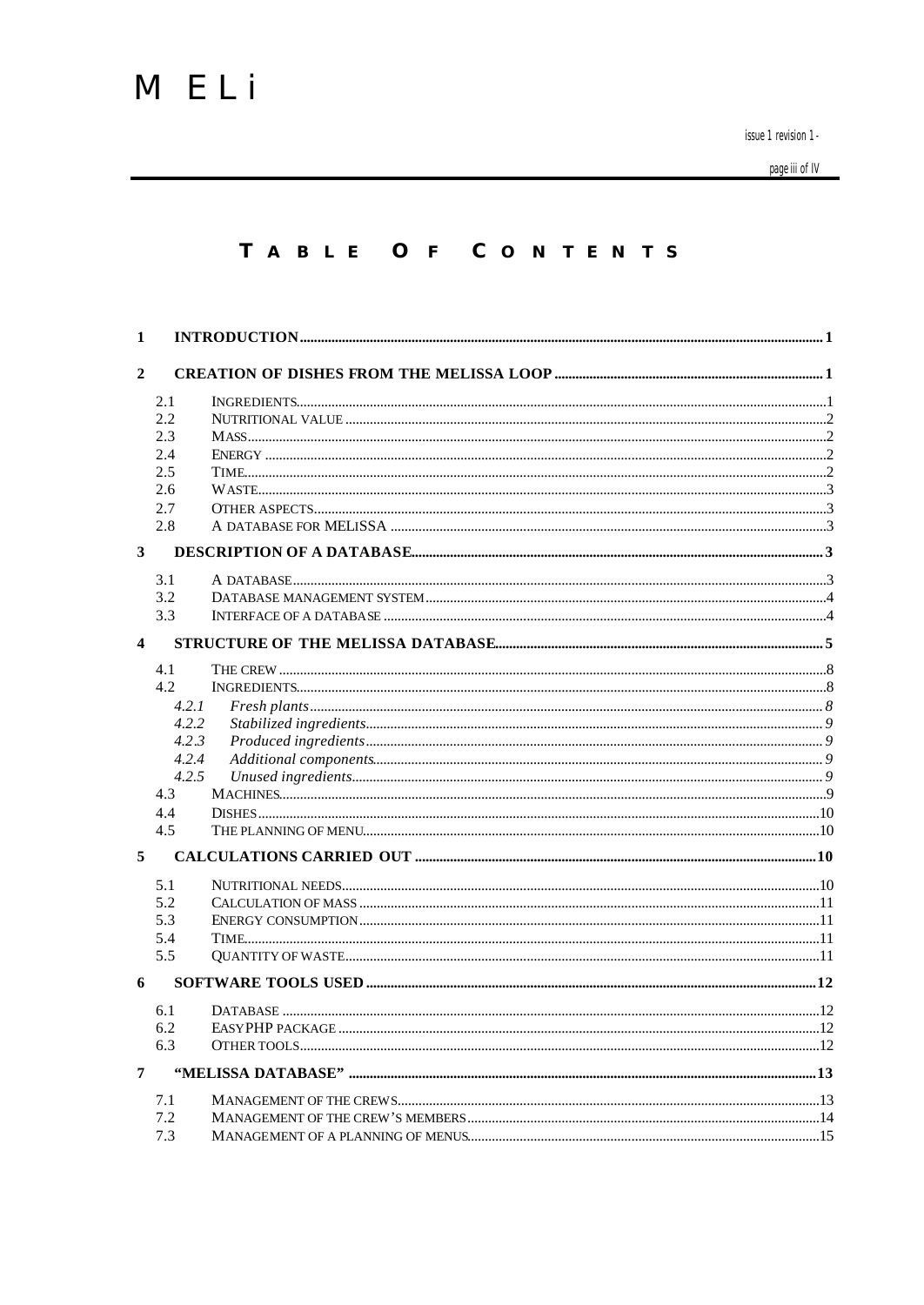issue 1 revision 1-

page iv of IV

| 10 |       |  |
|----|-------|--|
| 9  |       |  |
| 8  |       |  |
|    | 7.8   |  |
|    | 7.7.3 |  |
|    | 7.7.2 |  |
|    | 7.7.1 |  |
|    | 7.7   |  |
|    | 7.6   |  |
|    | 7.5.2 |  |
|    | 7.5.1 |  |
|    | 7.5   |  |
|    | 7.4   |  |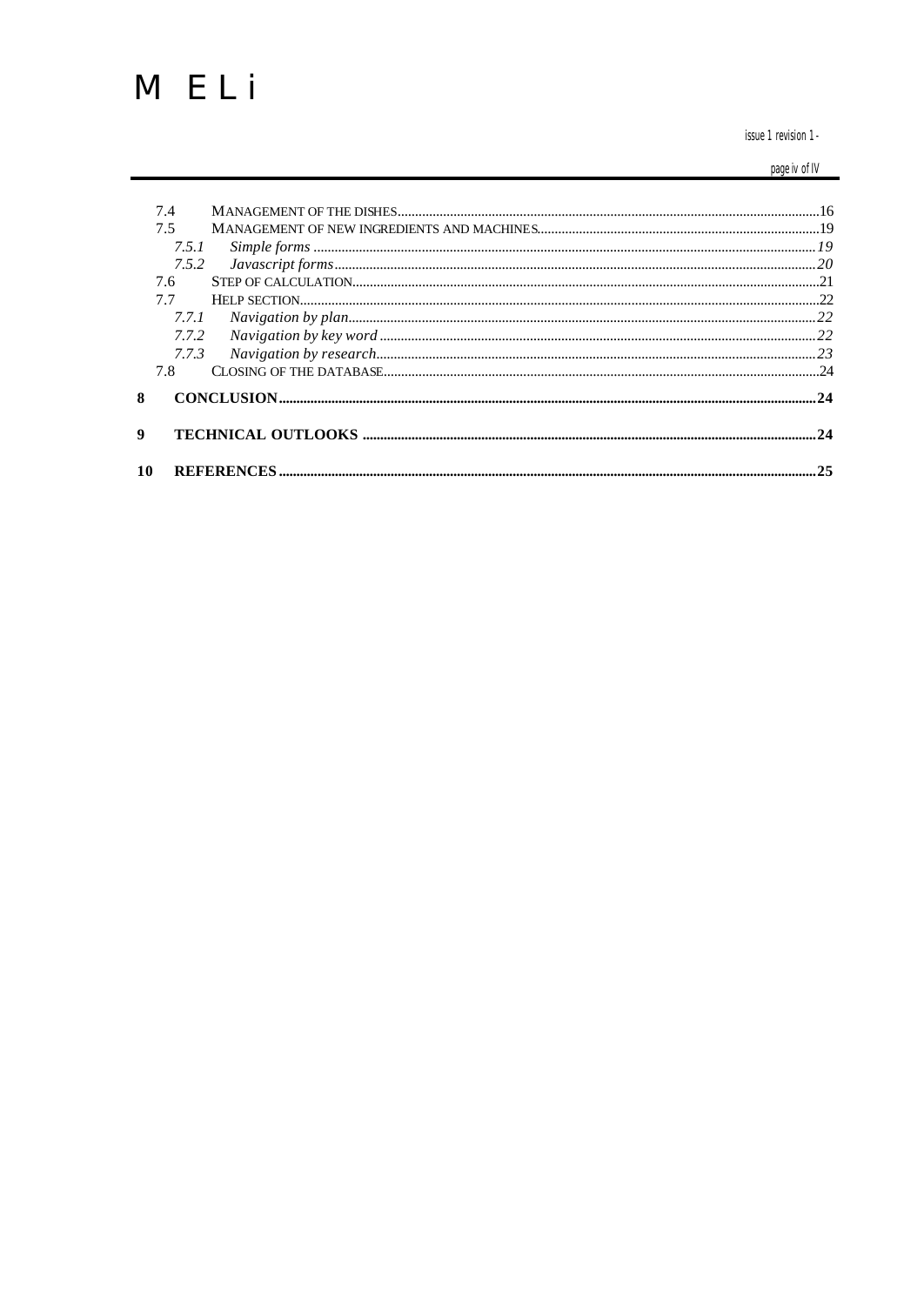page 1 of 26

# **1 INTRODUCTION**

Taking into account the rather extreme live conditions that the members of a crew will undergo during space flight, it seems necessary to provide them a so-called balanced diet. Characteristics of a bioregenerative life support system include a strictly vegetarian source range, a small number of crops compared to the variety available on Earth, and the use of lowwaste processing methods. Despite these constraints, a successful diet should have enough variety (in terms of ingredients and recipes obtainable from these ingredients) and sufficiently high acceptability (in terms of acceptance ratings for individual dishes) to remain interesting and palatable over a long period (several months), and an adequate level of nutrients commensurate with the astronauts nutritional requirements.

In addition to the nutritional aspects, other parameters have to be considered for the pertinent selection of the dishes: energy consumption, quantity of generated waste, preparation time...

To facilitate the creation and the management of these menus, a database must be developed. Even for satisfactory diets, it is difficult to satisfy all nutrient requirements within a single day's food; dieticians usually plan to satisfy nutritional requirements over a 3 to 7 days period.

We choose to define a series of menus on a ten days period that is the reference period considered in NASA missions, and to calculate the parameters relevant to nutritional, energetic and mass impact aspects.

The definition and the general operation of a database will be first explained before describing the interface itself and then to discuss the possible improvements.

# **2 CREATION OF DISHES FROM THE MELISSA LOOP**

### *2.1 Ingredients*

The MELiSSA loop will be able in the long term to provide a limited number of plants. Even if these plants are not completely selected, they should be about ten. Poughon and Dussap (2001) have proposed the following crops: kale, lettuce, onion, potato, rice, soybean, spinach, tomato and wheat. Alone, they will not provide all the ingredients needed to the establishment of a suitable number of dishes. A number of the ingredients used will be of terrestrial origin, so that stored on board and not produced. Some of these plants cannot be used directly as ingredient in a recipe and will need transformations. For these reasons, different categories of ingredients were defined (Hunter *et al*, 1998):

• Fresh plants: they are the plants directly usable as ingredient, without preliminary transformations. The tomato belongs to this category, it can be consumed just after being harvested.

Stabilized ingredients: they are obtained from fresh plants after a step of transformation. As an example, corn grains can be obtained by threshing.

• Produced ingredients: they are obtained from stabilized ingredients. To take again the example of corn, the corn grains can be ground in flour that is a produced ingredient.

| TN 79.1                                                                                                                                               | Preliminary nutritional database |  |
|-------------------------------------------------------------------------------------------------------------------------------------------------------|----------------------------------|--|
| LGCB                                                                                                                                                  |                                  |  |
| This document is confidential property of the MELISSA partners and shall not be used, duplicated, modified or transmitted without their authorization |                                  |  |
| Memorandum of Understanding TOS-MCT/2002/3161/In/CL                                                                                                   |                                  |  |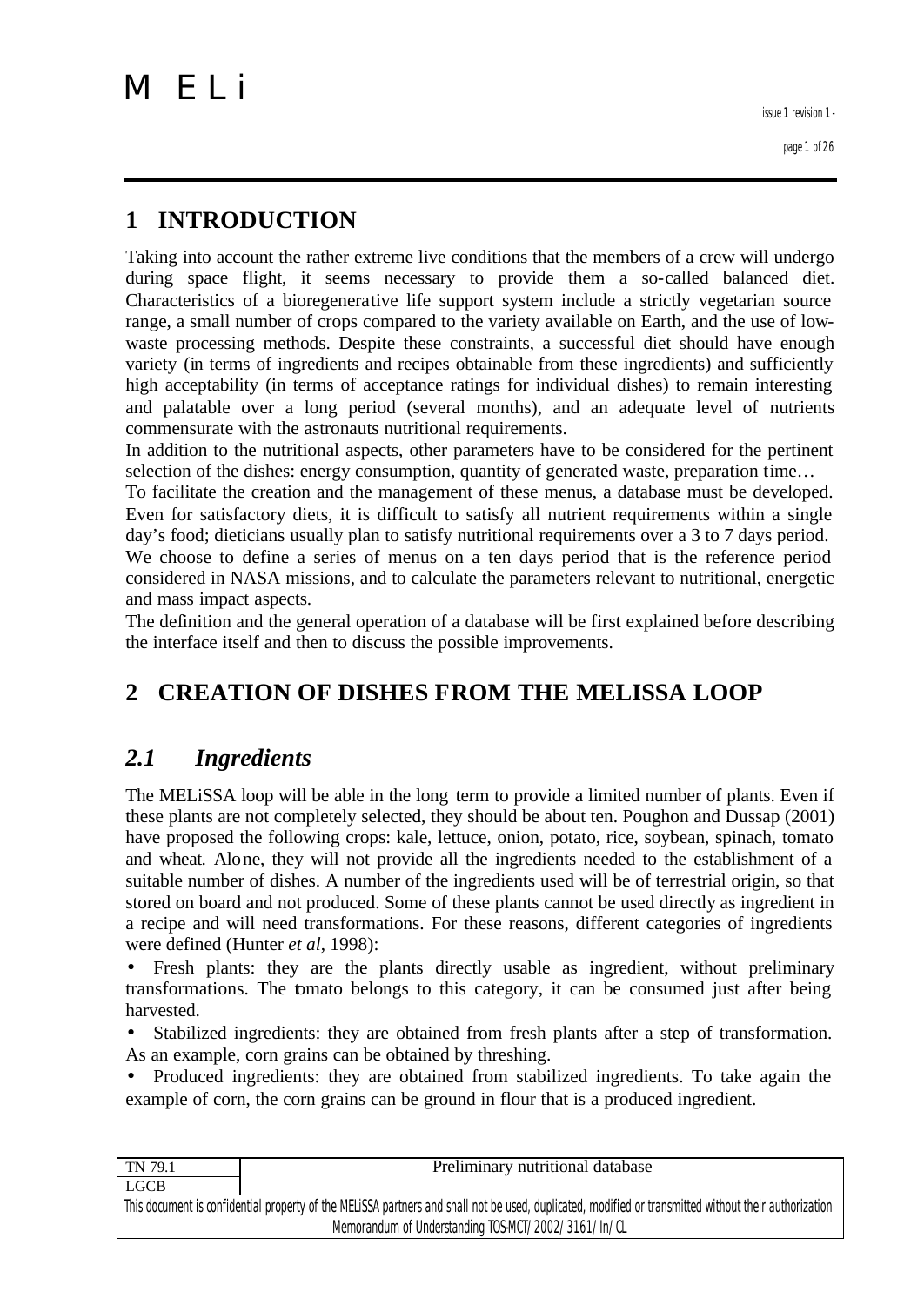

• Additional components: they are all the ingredients not produced by the MELiSSA loop and are thus of terrestrial origin. The chocolate can belong to this category.

• Unused ingredients: this category was not defined in the preliminary work on this subject (Hunter *et al*, 1998) and was created later to facilitate the structure of the database. It gathers all the ingredients produced by a recipe but not used in the final dish. For example a recipe needs the yellow part of an egg, while keeping the white part for a later use. The white egg is then considered as an unused ingredient.

All these ingredients must produce a great diversity of dishes. The quality of a dish for long duration space missions is judged on many criteria (nutritional value, psychological impact, taste, aspect…) but only some of them are taken into consideration to establish a planning of menus (Vodovotz *et al*, 1997).

### *2.2 Nutritional value*

The nutritional contribution of menu as a whole over several days must meet the needs for a crew. A maximum of nutritional information must thus be gathered for each dish in order to precisely determine the possible deficiencies or excess (Jones, 2000). This information takes into account the quantity of proteins, lipids and glucides brought by a dish as well as the quantity of water, of major minerals (sodium, potassium, calcium…), of vitamins and trace elements (iron, manganese, zinc…).

These nutritional values are not sufficient to know the real contribution of a dish to a crew. It is also necessary to take into account the biodisponibility of these elements, i.e. the capacity of an element to be absorbed by the organism. Thus the same element contained in two different dishes will not be absorbed in the same way. For each nutritional value it is necessary to also specify its biodisponibility (Vodovotz *et al*, 1999).

### *2.3 Mass*

The development of dishes needs the use of machines automating some steps. Within the framework of a long-term space mission, as in any space flight, the mass is a significant factor (Poughon and Dussap, 2001). The cost in energy increases with the volume and the weight on board. A dish requiring the use of too bulky or heavy machines will not be selected.

### *2.4 Energy*

The quantity of energy available on board is not unlimited. It is thus also interesting to take into account the quantity of power consumption for the development of a dish (Hunter and Drysdale, 1996). This parameter can also help to select the list of dishes

### *2.5 Time*

The crew will probably have various activities to perform during a long-term mission or a stay on a permanent base. The time to produce the dishes must remain short. For this reason, the automation of some steps of production seems the solution.

| TN 79.1                                                                                                                                               | Preliminary nutritional database |  |
|-------------------------------------------------------------------------------------------------------------------------------------------------------|----------------------------------|--|
| LGCB                                                                                                                                                  |                                  |  |
| This document is confidential property of the MELISSA partners and shall not be used, duplicated, modified or transmitted without their authorization |                                  |  |
| Memorandum of Understanding TOS-MCT/2002/3161/In/CL                                                                                                   |                                  |  |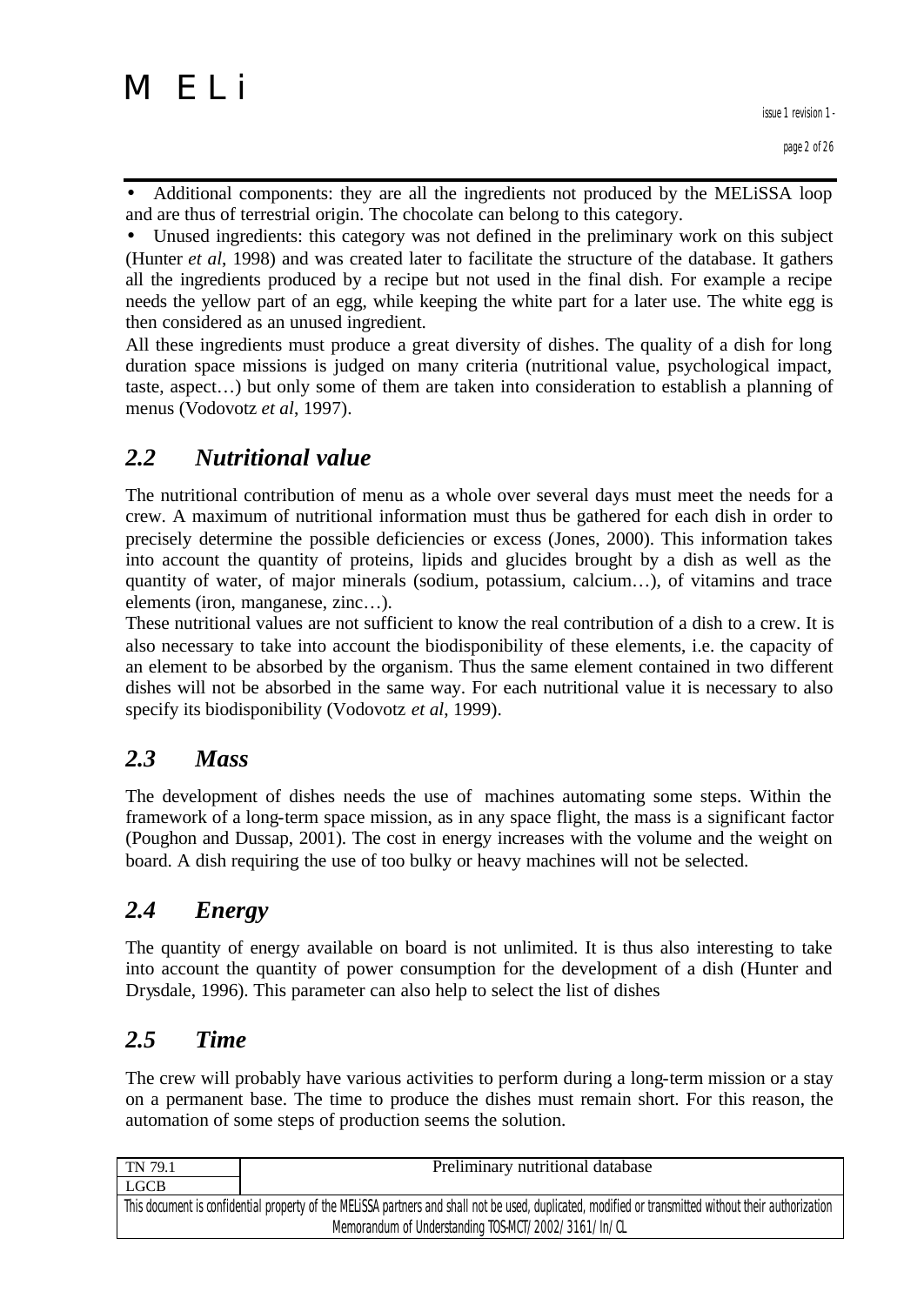Two different times are considered. The "total time" corresponds to the time spent to the conception of a dish from the beginning until the end, and the "man time" enters in the account only the effective working time (Hunter and Drysdale, 1996). "Man time" thus does not account for the time of cooking and operating time of the machines

### *2.6 Waste*

Waste management has a significant place in the operation of the MELiSSA loop. As MELiSSA recyc les all generated waste, a recipe which produces a great quantity of waste will not be regarded as acceptable because it involves a possible overload of the loop (Hunter and Drysdale, 1996).

#### *2.7 Other aspects*

These other criteria are not taken into account because they do not have a direct influence on the loop and will certainly be fixed in a preliminary stage. These aspects are related to the psychological impact of a fixed diet and to the "tests of acceptance" (Olabi and Hunter, 1999). Tests showed that a pre-established diet during a long period undoubtedly induces a fall of spirit and performances (Hunter and Drysdale, 1996). The simplest solution would consist in letting the crew decide on his food but the risk of deficiency is then much greater.

The palatability of a dish, i.e. the quality of its taste, its texture and its odor, is also a significant factor. A bad taste, aspect or odor can have negative consequences on the psychological well being (Von Czapiewski, 2000). To minimize the importance of the se factors, tests of acceptance should be set up starting from a panel of consumers (Perchonok *et al*, 2002). This step will give knowledge on the degree of acceptance of a dish by any people.

### *2.8 A database for MELiSSA*

All the factors influencing the MELiSSA loop must be taken into account in the establishment of a planning of menus. Their number involves a difficulty in the creation of such a planning. A database can facilitate this work by automating a part of calculations. By this way, the validation of a planning will be facilitated.

# **3 DESCRIPTION OF A DATABASE**

Before detailing the particular structure of the database built for the MELiSSA project, the general conception of a database has to be exposed.

# *3.1 A database*

A database is a program allowing storing information. The storage capacity is often very high. To quickly find information among a whole mass, a database classifies this information in categories called tables. A database generally comprises many tables that can be compared to an Excel sheet. They are made of columns, called "fields", and of lines, called "tuples". Each

| TN 79.1                                                                                                                                               | Preliminary nutritional database |  |
|-------------------------------------------------------------------------------------------------------------------------------------------------------|----------------------------------|--|
| <b>LGCB</b>                                                                                                                                           |                                  |  |
| This document is confidential property of the MELISSA partners and shall not be used, duplicated, modified or transmitted without their authorization |                                  |  |
| Memorandum of Understanding TOS-MCT/2002/3161/In/CL                                                                                                   |                                  |  |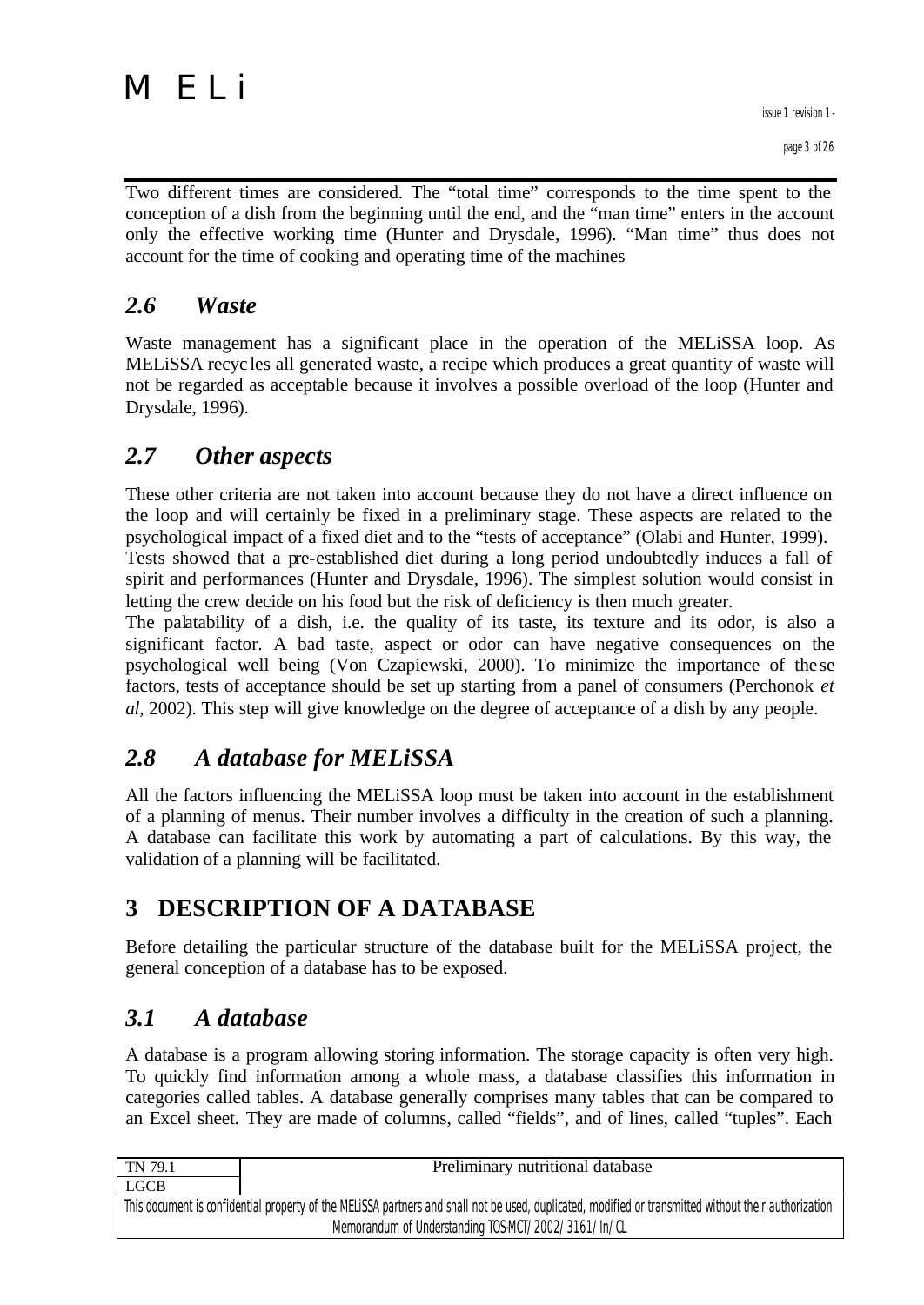field of a table stores a type of information. A tuple will thus be a set of information characterizing an object.

On the figure 1, the table "People" comprises three fields: "Name", "First name" and "Age". Two tuples are visible, characterizing two persons: Mr. Dupont and Mr. Durand.





#### *3.2 Database management system*

A database must be associated with a database management system (DBMS) which allows many operations: creation of new tables, insertion of data in tables, suppression of tuples…

A user asks the DBMS to carry out one of these operations using a language as SQL (Structured Query Language). The instructions are written in SQL and transmitted to the DBMS. The DBMS carries out the required instruction and gives its answer, generally in a table format.

Even if SQL language allows many operations, it is difficult to handle by people not specialized in the databases. Moreover it often requires having a good knowledge of the structure of the database, in order to know where to find information. For rather complex databases, the solution consists in creating and using an interface.

### *3.3 Interface of a database*

An interface allows to graphically represent information of a database and to send easily requests to the DBMS. It is created with a programming language. The language used for the interface of the MELiSSA database is the PHP language (Preprocessor Hypertext). This language is particularly well adapted to the databases and is designed for building Internet Web based interface. Thus it can only work with a Web server to decode the PHP instructions. The operation of the interface is rather simple. The user loads an Internet page with various links and buttons. For example, when he clicks on a link, information is sent to the server to open the requested page. Before displaying the content of the page, the server checks if the page has a PHP format. In this case, it activates a program to read PHP instructions and to carry them out. Among all the instructions, some of them send SQL requests to the DBMS. The DBMS carries out the required research and sends SQL result to PHP, which translates information in a language comprehensible by the Web server. The server recovers all the information before sending it to the user. On the screen, a new Internet page is displayed. The

| TN 79.1                                                                                                                                               | Preliminary nutritional database |  |
|-------------------------------------------------------------------------------------------------------------------------------------------------------|----------------------------------|--|
| <b>LGCB</b>                                                                                                                                           |                                  |  |
| This document is confidential property of the MELISSA partners and shall not be used, duplicated, modified or transmitted without their authorization |                                  |  |
| Memorandum of Understanding TOS-MCT/2002/3161/In/CL                                                                                                   |                                  |  |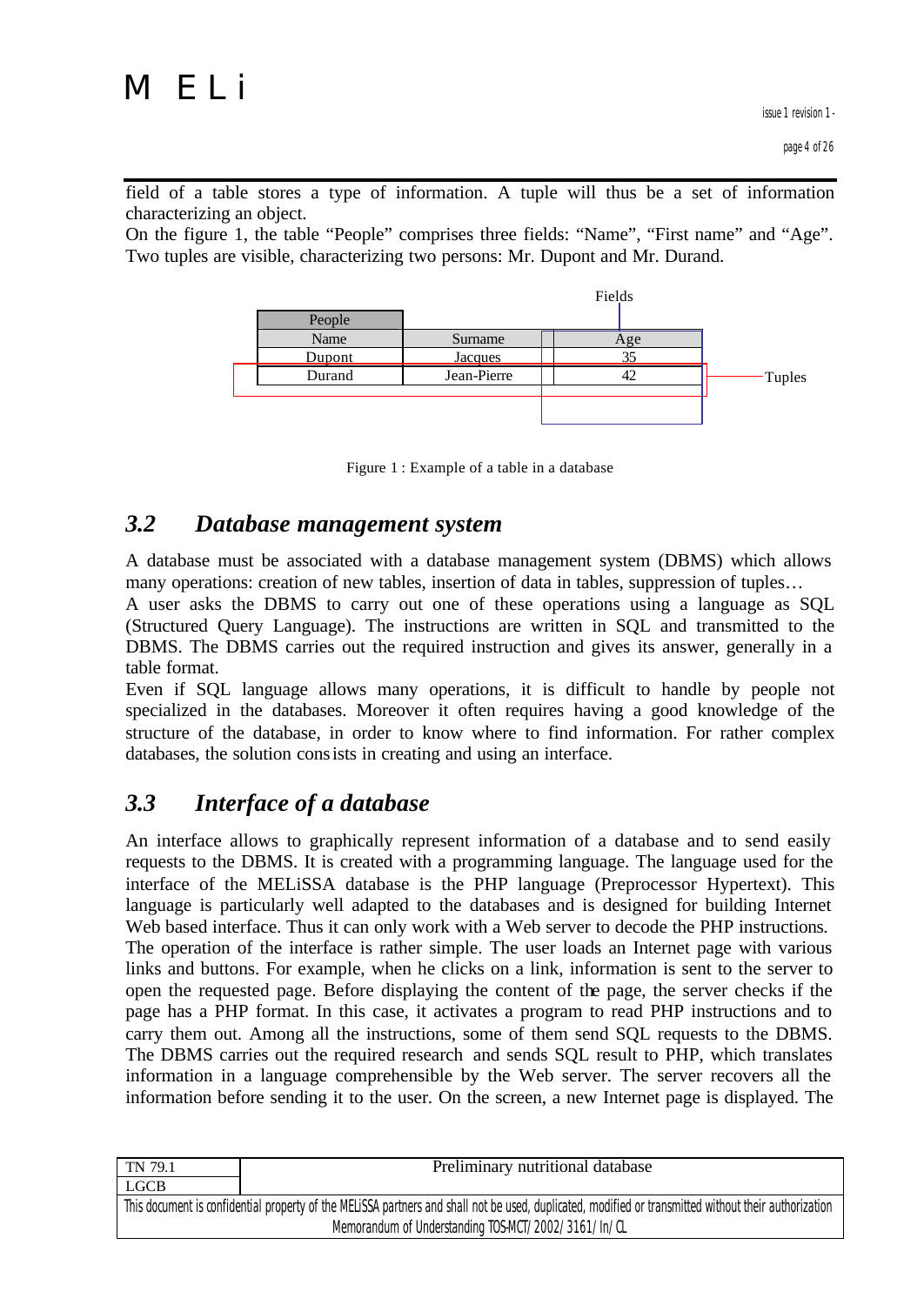interactive network created between the user and the database by such a system is represented on the figure 2.



Figure 2 : Operation of a PHP interface on a database

### **4 STRUCTURE OF THE MELISSA DATABASE**

The building of the database's structure is a determining step because it greatly influences the interface. One of the methods consists in creating a structure that describes reality.

The structure of the MELiSSA database was thought to remain evolutionary. Some information stored in the database for the moment is not yet used in the calculations. However they were included in the structure because they will be required if a stock management of ingredients is added to the database. A complete diagram of the structure of the database is detailed in the figure 3.

| TN 79.1                                                                                                                                               | Preliminary nutritional database |  |
|-------------------------------------------------------------------------------------------------------------------------------------------------------|----------------------------------|--|
| <b>LGCB</b>                                                                                                                                           |                                  |  |
| This document is confidential property of the MELISSA partners and shall not be used, duplicated, modified or transmitted without their authorization |                                  |  |
| Memorandum of Understanding TOS-MCT/2002/3161/In/CL                                                                                                   |                                  |  |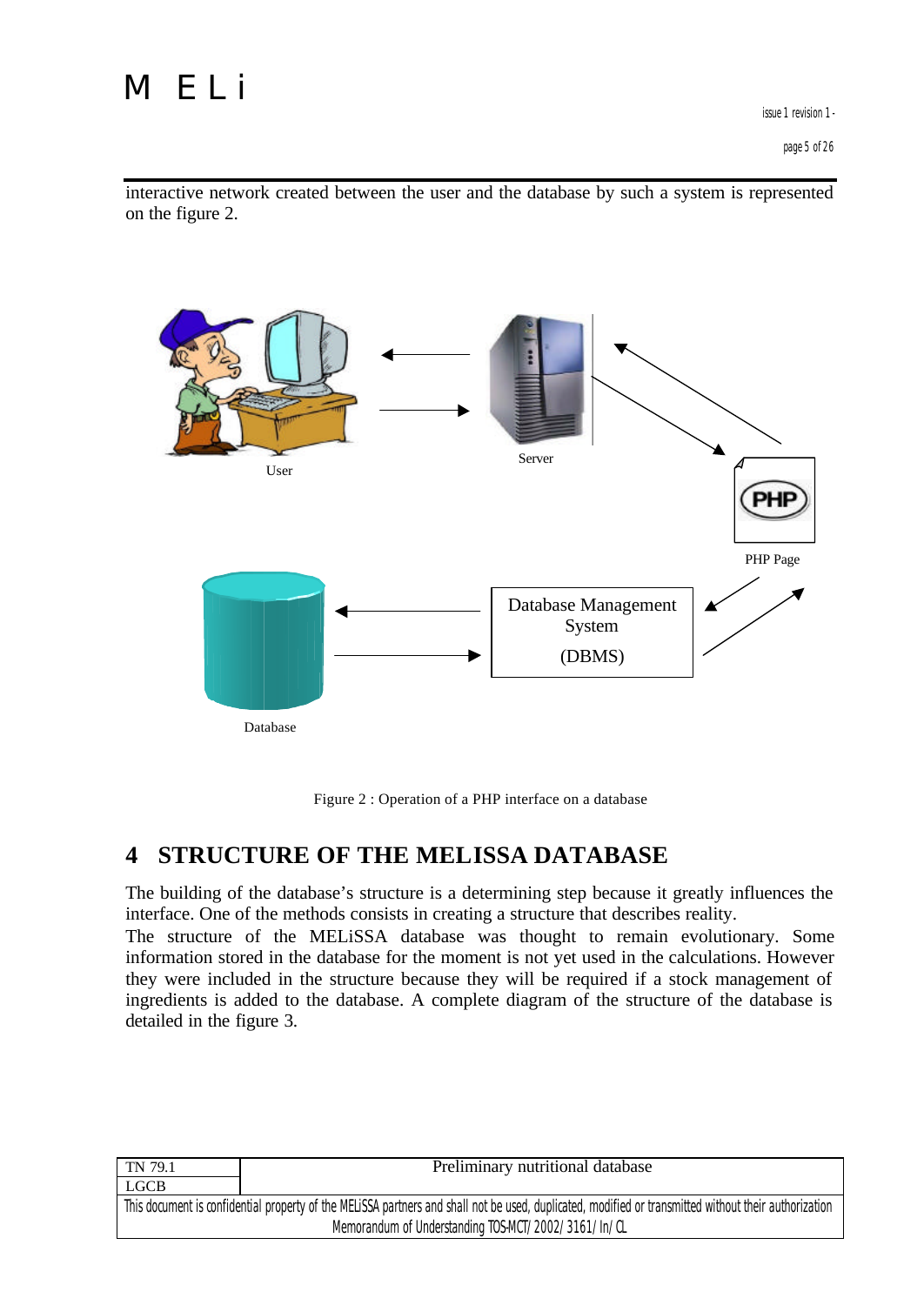issue 1 revision 1 -

page 6 of 26



Figure 3 : Diagram of the database structure

| TN 79.1                                                                                                                                               | Preliminary nutritional database |  |
|-------------------------------------------------------------------------------------------------------------------------------------------------------|----------------------------------|--|
| <b>LGCB</b>                                                                                                                                           |                                  |  |
| This document is confidential property of the MELISSA partners and shall not be used, duplicated, modified or transmitted without their authorization |                                  |  |
| Memorandum of Understanding TOS-MCT/2002/3161/In/CL                                                                                                   |                                  |  |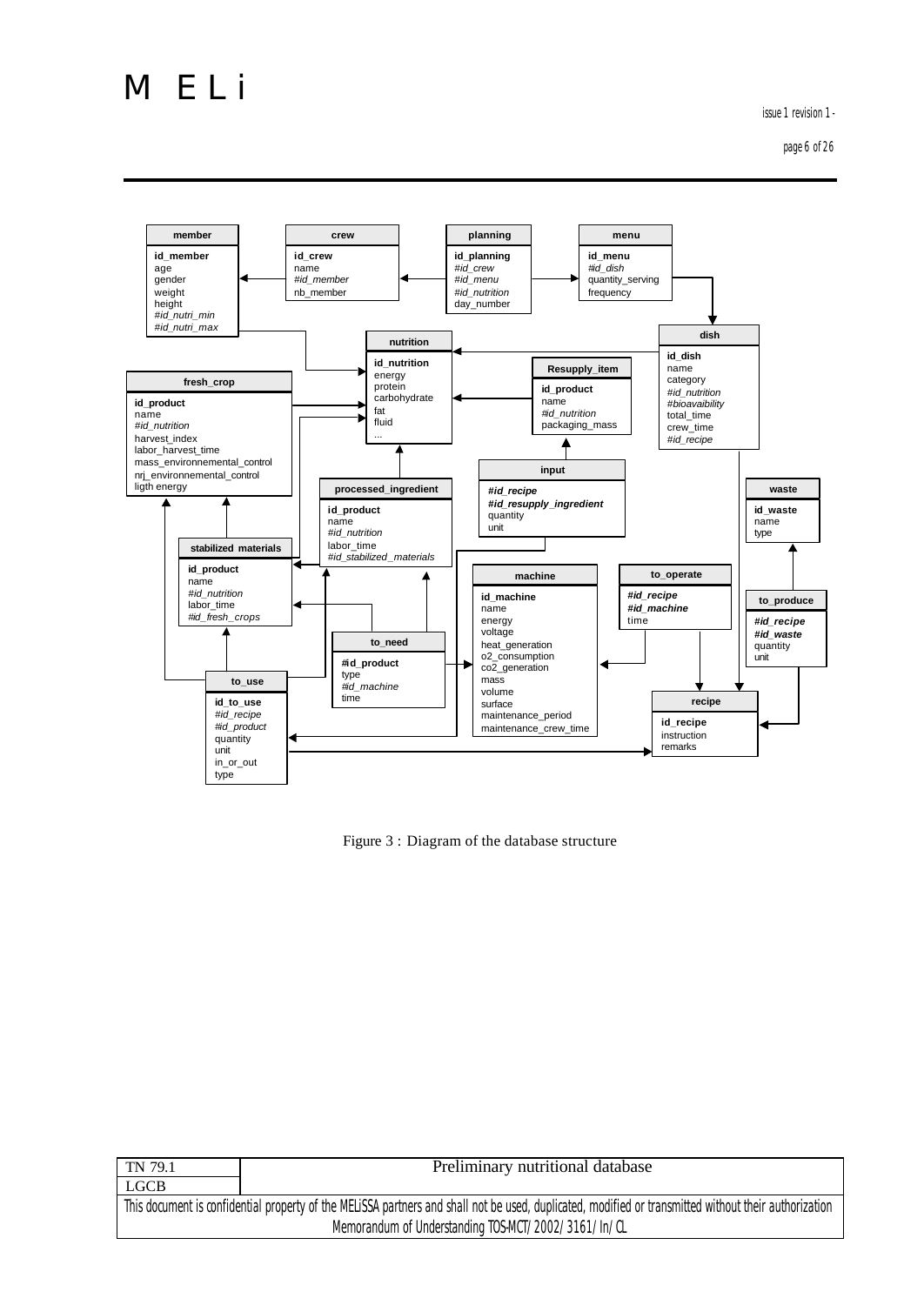issue 1 revision 1 -

page 7 of 26

| <b>Nutrient</b>             | <b>Units</b>                       | Requirement                         |
|-----------------------------|------------------------------------|-------------------------------------|
| Energy                      | kilojoules (kilocalories)          | WHO equation                        |
| Protein                     | % total energy consumed            | $12 - 15$                           |
| Carbohydrate                | % total energy consumed            | $50 - 55$                           |
| Fat                         | % total energy consumed            | $30 - 35$                           |
| Fluid                       | ml per MJ consumed or ml/kcal      | 238-357 or 1.0-1.5 or at least 2l/d |
| Vitamin A                   | µg retinol equivalent              | 1000                                |
| Vitamin D                   | $\mu$ g                            | $\overline{10}$                     |
| Vitamin E                   | $mg \alpha$ -tocopherol equivalent | 20                                  |
| Vitamin K                   | $\mu$ g                            | 80                                  |
| Vitamin C                   | mg                                 | 100                                 |
| Vitamin $\overline{B_{12}}$ | $\mu$ g                            | $\overline{c}$                      |
| Vitamin $B_6$               | mg                                 | $\overline{2}$                      |
| Thiamin                     | mg                                 | 1.5                                 |
| Riboflavin                  | mg                                 | $\overline{2}$                      |
| Folate                      | $\mu$ g                            | 400                                 |
| Niacin                      | mg niacin equivalent               | 20                                  |
| <b>Biotin</b>               | $\mu$ g                            | 100                                 |
| Panthotenic acid            | mg                                 | $\overline{5}$                      |
| Calcium                     | mg                                 | $1000 - 1200$                       |
| Phosphorus                  | mg                                 | $1000-1200 < 1.5$ times Ca intake   |
| Magnesium                   | mg                                 | 350                                 |
| Sodium                      | mg                                 | $1500 - 3500$                       |
| Potassium                   | mg                                 | 3500                                |
| Iron                        | mg                                 | 10                                  |
| Copper                      | mg                                 | $1.5 - 3$                           |
| Manganese                   | mg                                 | $2 - 5$                             |
| Fluoride                    | mg                                 | $\overline{4}$                      |
| Zinc                        | mg                                 | $\overline{15}$                     |
| Selenium                    | $\mu$ g                            | 70                                  |
| Iodine                      | $\mu$ g                            | 150                                 |
| Chromium                    | $\mu g$                            | $100 - 200$                         |
| Amino acids <sup>(*)</sup>  |                                    |                                     |
| Histidine                   | mg/kg body wt                      | $8.0 - 12.0$                        |
| Isoleucine                  | mg/kg body wt                      | 10                                  |
| Leucine                     | mg/kg body wt                      | 14                                  |
| Lysine                      | mg/kg body wt                      | $\overline{12}$                     |
| Methionine and Cystine      | mg/kg body wt                      | $\overline{13}$                     |
| Phenylalanine and Tyrosine  | mg/kg body wt                      | $\overline{14}$                     |
| Threonine                   | mg/kg body wt                      | 7                                   |
| Tryptophan                  | mg/kg body wt                      | 3.5                                 |
| Valine                      | mg/kg body wt                      | 10                                  |

**( \* )** Essential Amino Acids (Cenci - McGrody and Stiller, 1997).

Figure 4 : Nutritional day advice for missions on ISS for a maximum of 360 days

(Lane and Schoeller, 1999).

| TN 79.1                                                                                                                                               | Preliminary nutritional database |  |
|-------------------------------------------------------------------------------------------------------------------------------------------------------|----------------------------------|--|
| <b>LGCB</b>                                                                                                                                           |                                  |  |
| This document is confidential property of the MELISSA partners and shall not be used, duplicated, modified or transmitted without their authorization |                                  |  |
| Memorandum of Understanding TOS-MCT/2002/3161/In/CL                                                                                                   |                                  |  |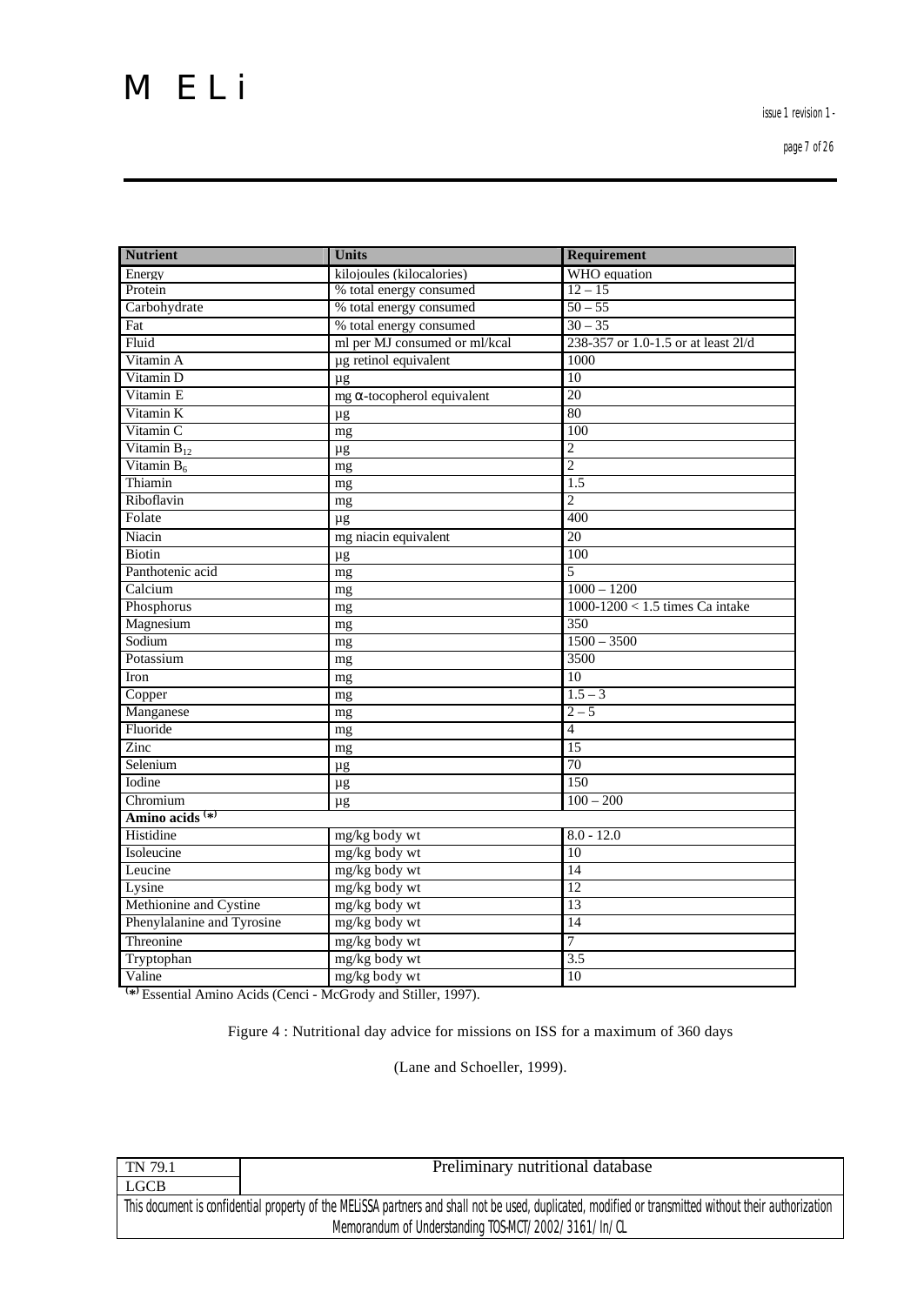#### *4.1 The crew*

The number of people composing the crew is not determined and will be certainly variable. It is the role of the user to create his crew with the right number of members. A table gathering this information exists in the database.

Information on each member of the crew enables to calculate his nutritional needs using the equation established by the World Health Organization (WHO) in 1985 and nutritional recommendations (Heuclin *et al*, 2002). The equation of WHO calculates the energy needs for a person from his age, his weight W (in kg) and his sex:

| <u>Man</u> | 18 - 30 years<br>$>$ 30 years   | $kcal/day = 1.7(15.3W + 679)$<br>$kcal/day = 1.7(11.6W + 879)$ |
|------------|---------------------------------|----------------------------------------------------------------|
| Woman      | $18 - 30$ years<br>$>$ 30 years | $kcal/day = 1.6(14.7W + 496)$<br>$kcal/day = 1.7(8.7W + 829)$  |

The nutritional recommendations were established to provide for people needs during a maximum mission length of 360 days in the International Space Station (ISS). They are visible on the figure 4.

In the database, information concerning the members of the crew is dissociated from information on the nutritional recommendations. The members are stored in a table "member" whereas the recommendations are in the table "nutrition".

The table "nutrition" is an "hybrid" table because it allows storing different information. Here the nutritional recommendations are stored. Further, the nutritional contributions will be also stored, as well as the biodisponibility of the food nutriments. This concept of "multi-direction" table is not very correct. In theory, it would have been necessary to dissociate all these aspects to obtain a clearer and more readable basic structure of data. However, this table "nutrition" has more than 40 fields and is thus very bulky. The creation of three different versions of the same table would not have been an optimal solution in term of space.

### *4.2 Ingredients*

As defined earlier, there are several categories of ingredients. This classification is also found within the structure of the database where a table was created for each category of ingredient.

#### 4.2.1 FRESH PLANTS

They are produced from the IV-b compartment of the MELiSSA loop. Only nutritional information is significant for this type of ingredient. However in forecast of a further management of ingredients stock, supplementary information was added:

- the harvesting index is the percentage of the plant which is stored after harvest.

- the time of harvest corresponds to the total time of culture.

- the mass and energy refer to the mass and power consumption of the instrument controlling the conditions of plant culture.

- the light energy is the quantity of light necessary for the development of the plant.

| TN 79.1                                                                                                                                               | Preliminary nutritional database |  |
|-------------------------------------------------------------------------------------------------------------------------------------------------------|----------------------------------|--|
| <b>LGCB</b>                                                                                                                                           |                                  |  |
| This document is confidential property of the MELISSA partners and shall not be used, duplicated, modified or transmitted without their authorization |                                  |  |
| Memorandum of Understanding TOS-MCT/2002/3161/In/CL                                                                                                   |                                  |  |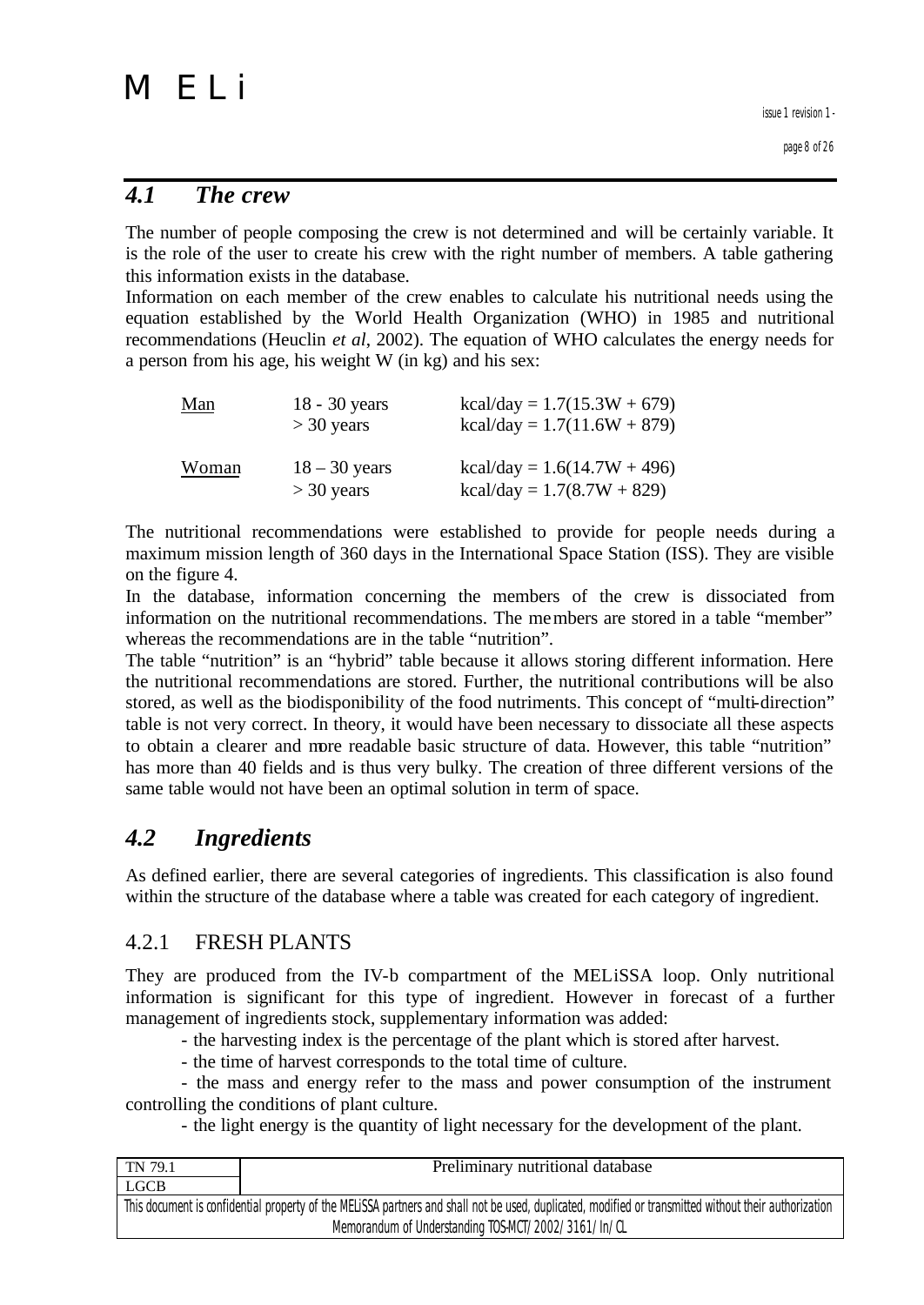All these data are stored in the table "fresh\_crop".

#### 4.2.2 STABILIZED INGREDIENTS

These ingredients are produced from fresh plants.

Two parameters are stored in the table "stabilized materials": the working time necessary to transform a fresh plant into a stabilized ingredient and the name of the fresh plant used in this transformation. The table "nutrition" gives nutritional information. Additional information is stored in other tables such as the name and the operating time of the machines used for the transformation.

#### 4.2.3 PRODUCED INGREDIENTS

The information stored for this type of ingredient is the same as that stored for the stabilized ingredients excepting that a produced ingredient is obtained from a stabilized ingredient and not from a fresh plant. The name of the table is "processed\_ingredient".

#### 4.2.4 ADDITIONAL COMPONENTS

A few information such as its composition and the mass of packing is stored for this category of ingredient in the table "resupply\_item".

#### 4.2.5 UNUSED INGREDIENTS

These ingredients are produced in excess during the manufacture of a dish and can be used for another dish. Except its composition, the mass of packing once the ingredient is produced is the only information to be managed. As the information required for an unused ingredient is the same as for the additional components, the same table "resupply\_item" was used. Hence, for data processing, the unused ingredients are considered as additional components.

Another table named "input" was created to reference the unused ingredient and the recipe that produces it. This is useful when an unused ingredient is necessary in a dish, to take account of all the production steps of this unused ingredient in the calculations of the new recipe.

#### *4.3 Machines*

A great number of information is stored for each machine in the table "machine". Even if everything is not yet used for calculations, new calculations can thus be added. The stored data are:

- power and voltage necessary to the operation
- heat produced, oxygen uptake, production of carbon dioxide
- mass, volume and surface of the machine
- period of maintenance: the number of days between two revisions of the machine
- maintenance time: time spent for the revision of the machine.

The operating time of a machine is stored in other tables: the table "to\_need" for the machines that transform fresh plants into stabilized ingredient and stabilized ingredient into produced ingredient, and the table "to\_operate" for the machines used in the production of a dish.

| TN 79.1                                                                                                                                               | Preliminary nutritional database |  |
|-------------------------------------------------------------------------------------------------------------------------------------------------------|----------------------------------|--|
| LGCB                                                                                                                                                  |                                  |  |
| This document is confidential property of the MELISSA partners and shall not be used, duplicated, modified or transmitted without their authorization |                                  |  |
| Memorandum of Understanding TOS-MCT/2002/3161/In/CL                                                                                                   |                                  |  |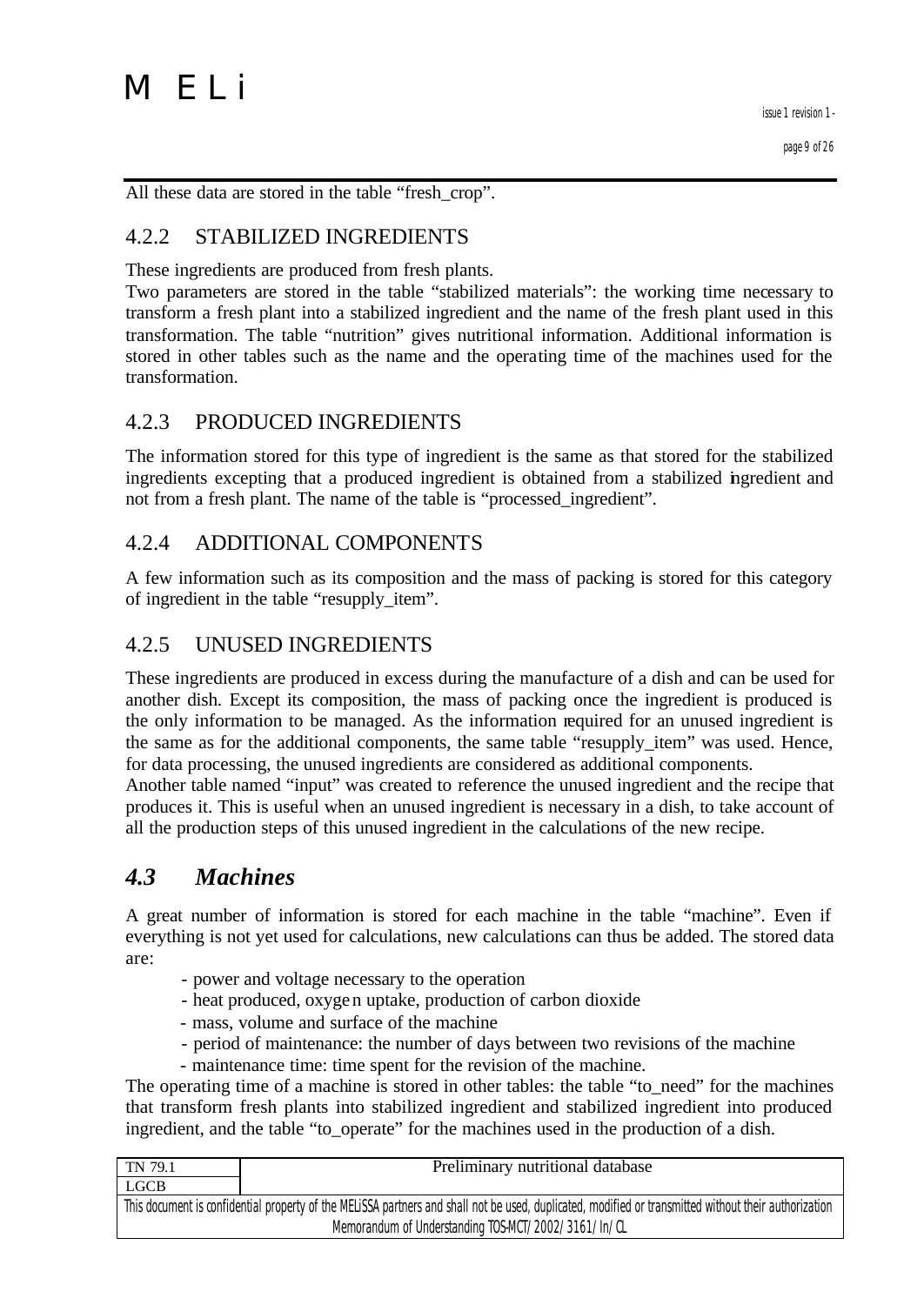#### *4.4 Dishes*

Information on the dishes is the most significant. Several calculations can be carried out from this data: working time, nutritional contribution… Different tables are necessary to suitably store this information.

A dish is elaborated from a recipe. Each recipe uses ingredients that are transformed with machines. Waste and sometimes unused ingredients can be produced. In addition to all this information, it is also necessary to store the working time, to choose a category, to define its composition and to give the values of biodisponibility for the nutriments.

The quantity of information is rather significant. The instructions of recipe and the information on the dish are respectively stored in the tables "recipe" and "dish". The different kinds of ingredients and the machines have their own tables. Links have to be created between the recipe and these objects. For the ingredients, the link is the table "to\_use" which references all the ingredients used in a recipe with the required quantity. As there are several kinds of ingredients (fresh plant, stabilized ingredient…), this table must also specify the type of ingredient used in the recipe. The link with the machines used in the recipe is made by the table "to\_operate" where the operating times are stored.

All the produced wastes are recorded in the table "to\_produce" with their quantity.

### *4.5 The planning of menu*

One of the aims of the database is to simply conceive a planning of menu over several days. The scientific literature on the subject estimates that a planning over ten days is correct to ensure a good cover of the needs and a sufficient variety for dishes (Cenci-McGrody and Stiller, 1997). The database must thus store a whole of dishes in order to establish menus over a ten days period. This information is present in the table "planning".

Each day comprises a maximum of four menus: a breakfast, a lunch, a dinner and a break. Each menu can contain a non-limited number of dishes, each dish being proposed only once. The quantity for each dish is also stored. This information is found in the table "menu".

### **5 CALCULATIONS CARRIED OUT**

All the information of the database is the basis to carry out many calculations. The detail of these calculations allows understanding how the information of the database is used

### *5.1 Nutritional needs*

It is the most significant calculation as it allows knowing if the defined planning suitably covers the needs for the selected crew. The cover of the needs is calculated for each element of the list of the nutritional needs (figure 4), which represents more than one forty operations on the whole.

The first step consists in calculating the needs for the crew, by summing the needs for each member of the crew. The equation of WHO is applied to each member in order to estimate the energy needs. The nutritional values for the other elements correspond exactly to the values defined by the nutritional recommendations for a space flight of long duration (figure 4).

| TN 79.1                                                                                                                                               | Preliminary nutritional database |  |
|-------------------------------------------------------------------------------------------------------------------------------------------------------|----------------------------------|--|
| LGCB                                                                                                                                                  |                                  |  |
| This document is confidential property of the MELISSA partners and shall not be used, duplicated, modified or transmitted without their authorization |                                  |  |
| Memorandum of Understanding TOS-MCT/2002/3161/In/CL                                                                                                   |                                  |  |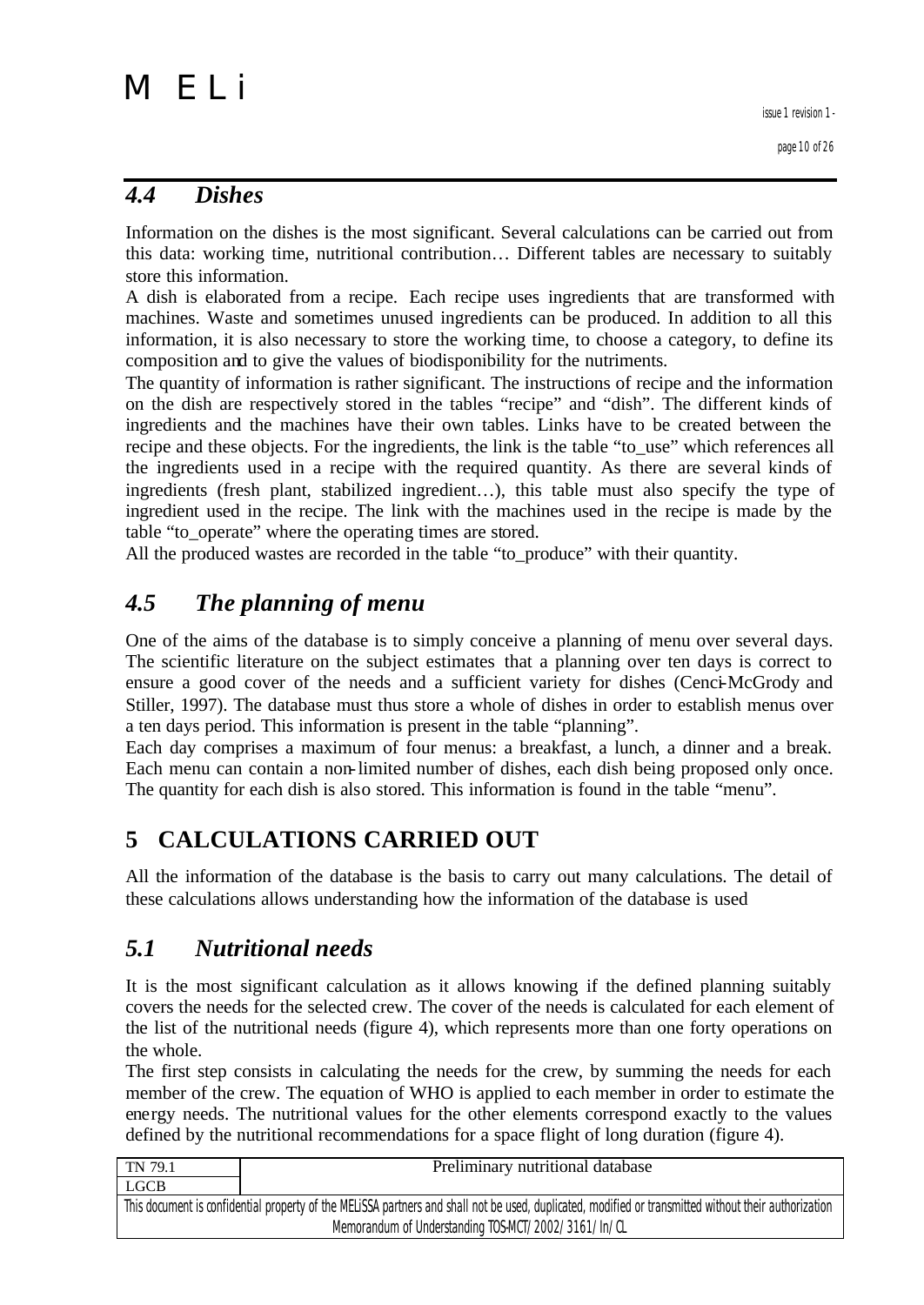The second step is to calculate the nutritional value brought by all the menus proposed for each day. Each menu comprises a series of dishes. Each dish is defined by its proper composition with the biodisponibility of the nutriments, and is proposed in a definite quantity. The nutritional value brought by each nutriment is obtained by multiplying the mass fraction of the nutriment by its percentage of biodisponibility and by the specified quantity. When the biodisponibility is not known (vitamin C for example), the default value is 100%.

The last step allows to compare the needs for the crew with the nutritional contributions of a one day menus (Hsiang *et al*, 2000). A histogram plotting the brought quantities versus time is created for each nutritive element. The minimal and maximum values relevant to this element are also placed on the graph. More than forty graphs are thus generated only for the calculation step of nutritional needs.

# *5.2 Calculation of mass*

As already stated, the mass of the machines used to prepare the dishes is also a parameter to be considered. A space flight can carry on its board a limited mass of equipment.

This calculation primarily consists in indexing all the machines used for the design of the dishes in a ten days planning and for a given crew. The only value necessary to calculation is the name of the selected crew. In the database, this name is associated to a planning of menus by the table "planning", then to the whole of menus in the planning by the table "menu" that is connected to the dishes included in the menus by the table "dish" and finally to the machines associated with these dishes by the table "to\_operate". The fields "mass" of the table "machine" are summed to calculate the mass relevant to a particular planning.

If the same machine is used more than once throughout a planning, its mass is entered once only.

# *5.3 Energy consumption*

The user defined an operating time for all the machines used during a planning. Knowing the power characteristics of each machine, it is easy to calculate the quantity of energy consumed by a machine during operation. The search for all the machines used per day for a crew is exactly the same as for the mass calculation. The results are presented in a histogram.

# *5.4 Time*

The "man time" spent to the preparation of the dishes is drastically limited and greatly influences the creation of a planning. The calculated time is the sum of the different periods necessary to the preparation of the dishes. This information is stored in the field "total\_time" of the table "dish". The sum of the make-ready times for each day is presented in a histogram.

# *5.5 Quantity of waste*

The waste produced by the development of the various dishes must be recycled by the MELiSSA system. It is thus necessary to take into account this parameter in laying up a planning of menus.

| TN 79.1                                                                                                                                               | Preliminary nutritional database |  |
|-------------------------------------------------------------------------------------------------------------------------------------------------------|----------------------------------|--|
| LGCB                                                                                                                                                  |                                  |  |
| This document is confidential property of the MELISSA partners and shall not be used, duplicated, modified or transmitted without their authorization |                                  |  |
| Memorandum of Understanding TOS-MCT/2002/3161/In/CL                                                                                                   |                                  |  |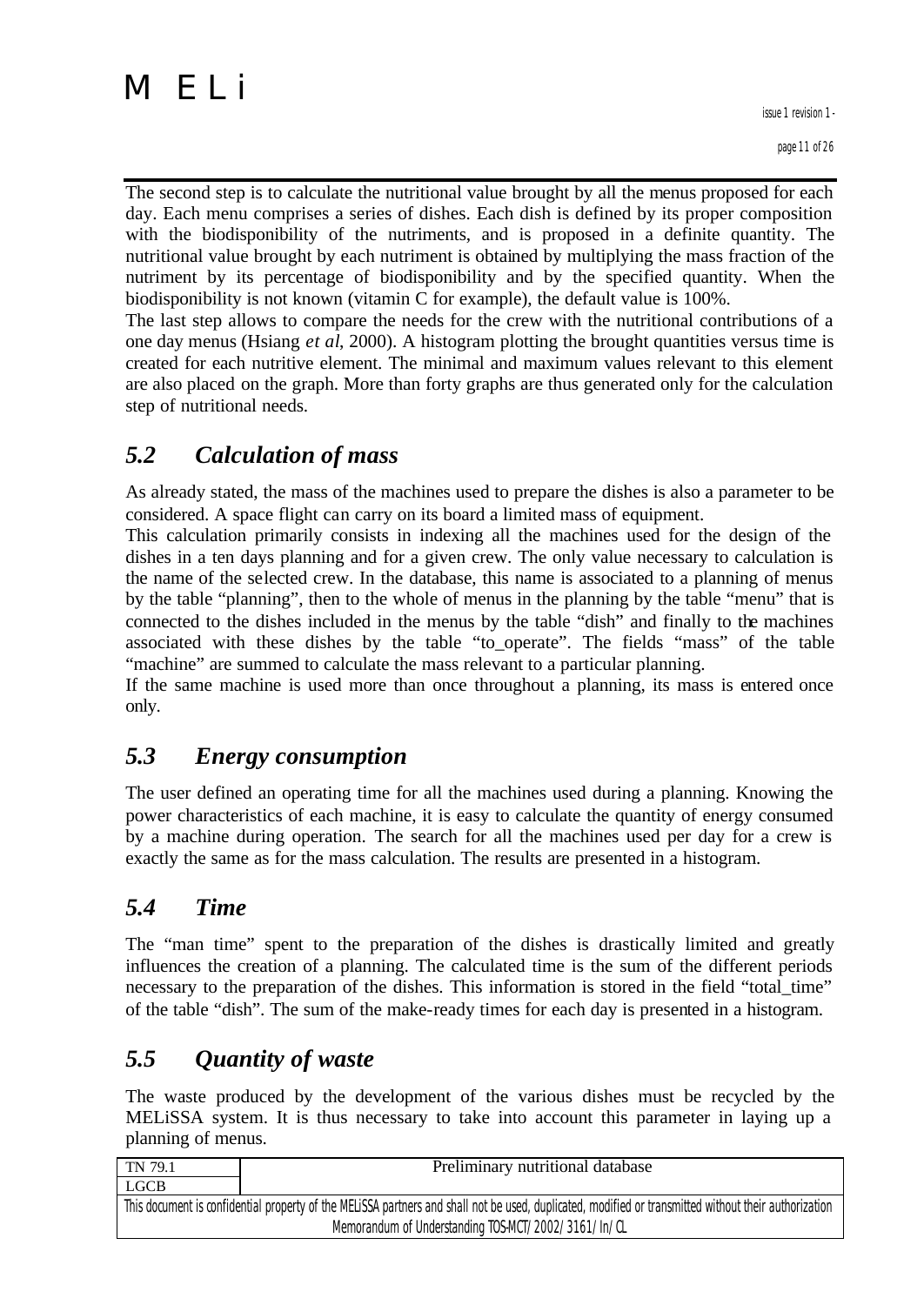

In the database, the quantity of waste generated by the preparation of a dish is stored in the field "quantity" of the table "to\_produce". Calculation consists in seeking all the dishes used in a planning of menu and to sum the quantities of waste relevant to. The whole of the results is also presented in a histogram.

# **6 SOFTWARE TOOLS USED**

# *6.1 Database*

A database is always delivered with its system of management. For this reason the term "database" often gathers the database and the system of management (DBMS).

There are many databases in the data-processing world, each one with particular characteristics. The two great free databases available on Internet are named: MySQL and PostgreSQL. Considering the performances, PostgreSQL is more powerful, nevertheless for reasons developed further, MySQL system was retained.

# *6.2 EasyPHP package*

The development of an interface was justified in chapter 2.3 and the PHP language was selected to carry it out. The operation of PHP language needs a server, as explained in chapter 2.3. Currently several free servers exist on the Web and one of them was chosen: Apache.

To build the database and its interface, we thus need MySQL, PHP and Apache. These three tools are free distributed in a "package" entitled EasyPHP. This software deals with all the operations of installation and configuration of the three tools and offers other interesting additional tools to manage databases more easily. Hence, our choice of the database was also guided by the fact that MySQL is the only system provided in the form of a "package" with PHP and Apache. The use of PostgreSQL would have required an independent installation of PHP and Apache, which is not free of problem.

### *6.3 Other tools*

PHP language allows developing an interface that looks like an Internet site. Its only disadvantage is to function in the dimension of the server, that is the display of new information to the screen inevitably depends on a reload of the new Internet page. These operations of update can be numerous in certain cases, and consequently the interface quickly becomes "heavy" to use. For example, let us take a page containing two lists of words, one being full and the other one empty. Between these two lists, a button allows to transfer the words from one list to the other. If the page must be brought up to date with each action of transfer, the handling of data will be drastically slowed down.

To mitigate this problem, we use the Javascript language, a customer language. The navigator of the user interprets this customer language and carries out the operations asked to the server. This leads to a saving of time and the interface is more pleasant to use.

| TN 79.1                                                                                                                                               | Preliminary nutritional database |  |
|-------------------------------------------------------------------------------------------------------------------------------------------------------|----------------------------------|--|
| <b>LGCB</b>                                                                                                                                           |                                  |  |
| This document is confidential property of the MELISSA partners and shall not be used, duplicated, modified or transmitted without their authorization |                                  |  |
| Memorandum of Understanding TOS-MCT/2002/3161/In/CL                                                                                                   |                                  |  |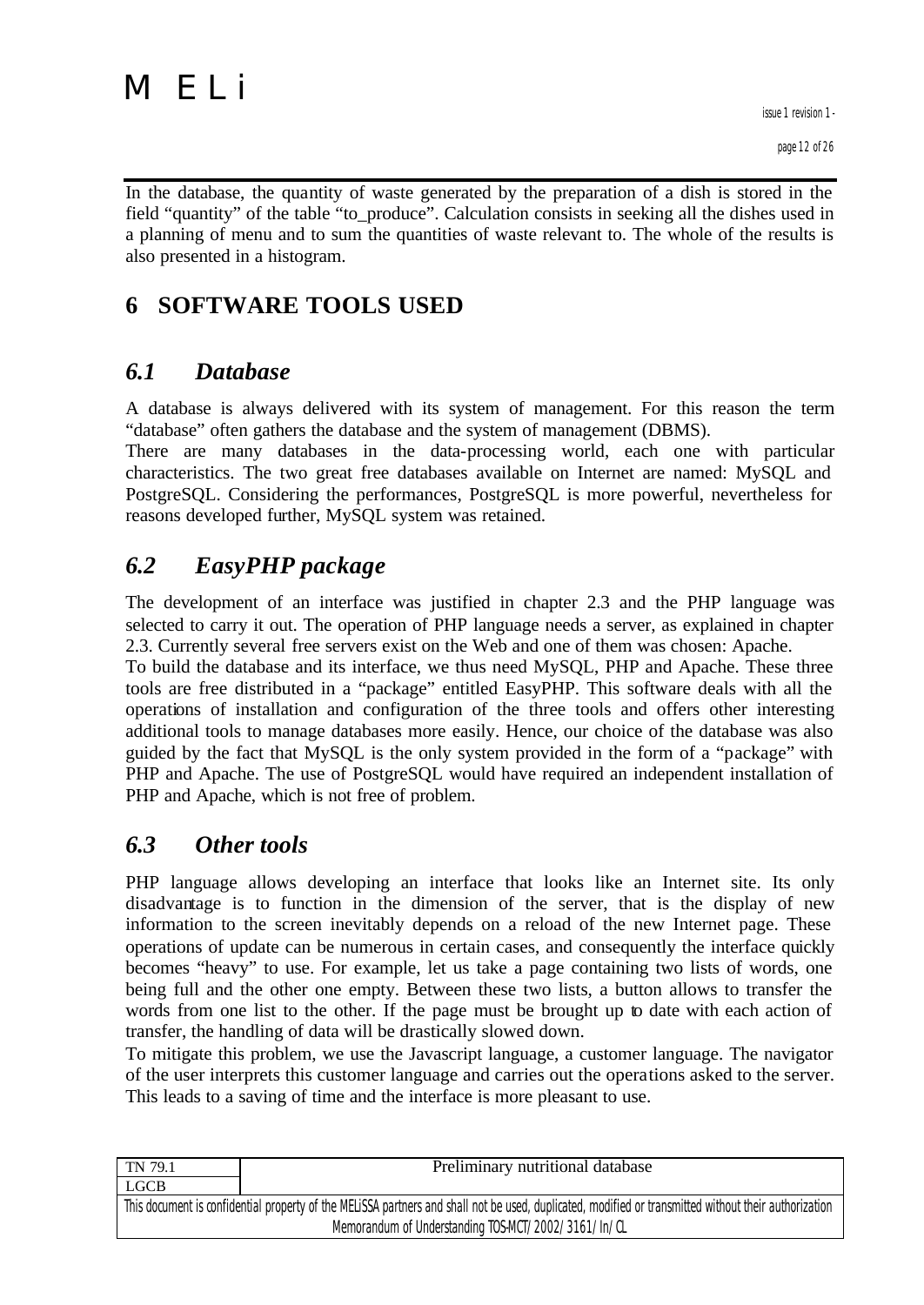# **7 "MELISSA DATABASE"**

It is the name chosen for the interface of the database.

The aim of this interface is to allow a fast insertion or suppression of the data. Calculations are carried out automatically and the interface is designed to obtain a chart of the data stored in the base.

It has a structure in "cascade" or "layer". The majority of the pages allow to handle elements; if a desired element is not present, a link opens the page allowing to create it from a whole of elements; if an object misses in this new unit, another link gives access to a new page…

# *7.1 Management of the crews*

The first page loaded when starting the interface is the page used to manage the crews present in the base (figure 5). As for all the pages of the interface, a tool bar is present. The tools are designed to create a new crew with a new name and to remove or modify the contents of an existing crew.

The page references all the crews defined in the base with an interactive list of names. Each name can be selected in order to carry out an operation (suppression, modification on this crew…)

When a crew is selected, it is also possible using two other tools, to access to the page of calculation ("calcul") or to the page of planning creation ("menu").

| <b>TN</b> 79.1                                                                                                                                        | Preliminary nutritional database |  |
|-------------------------------------------------------------------------------------------------------------------------------------------------------|----------------------------------|--|
| <b>LGCB</b>                                                                                                                                           |                                  |  |
| This document is confidential property of the MELISSA partners and shall not be used, duplicated, modified or transmitted without their authorization |                                  |  |
| Memorandum of Understanding TOS-MCT/2002/3161/In/CL                                                                                                   |                                  |  |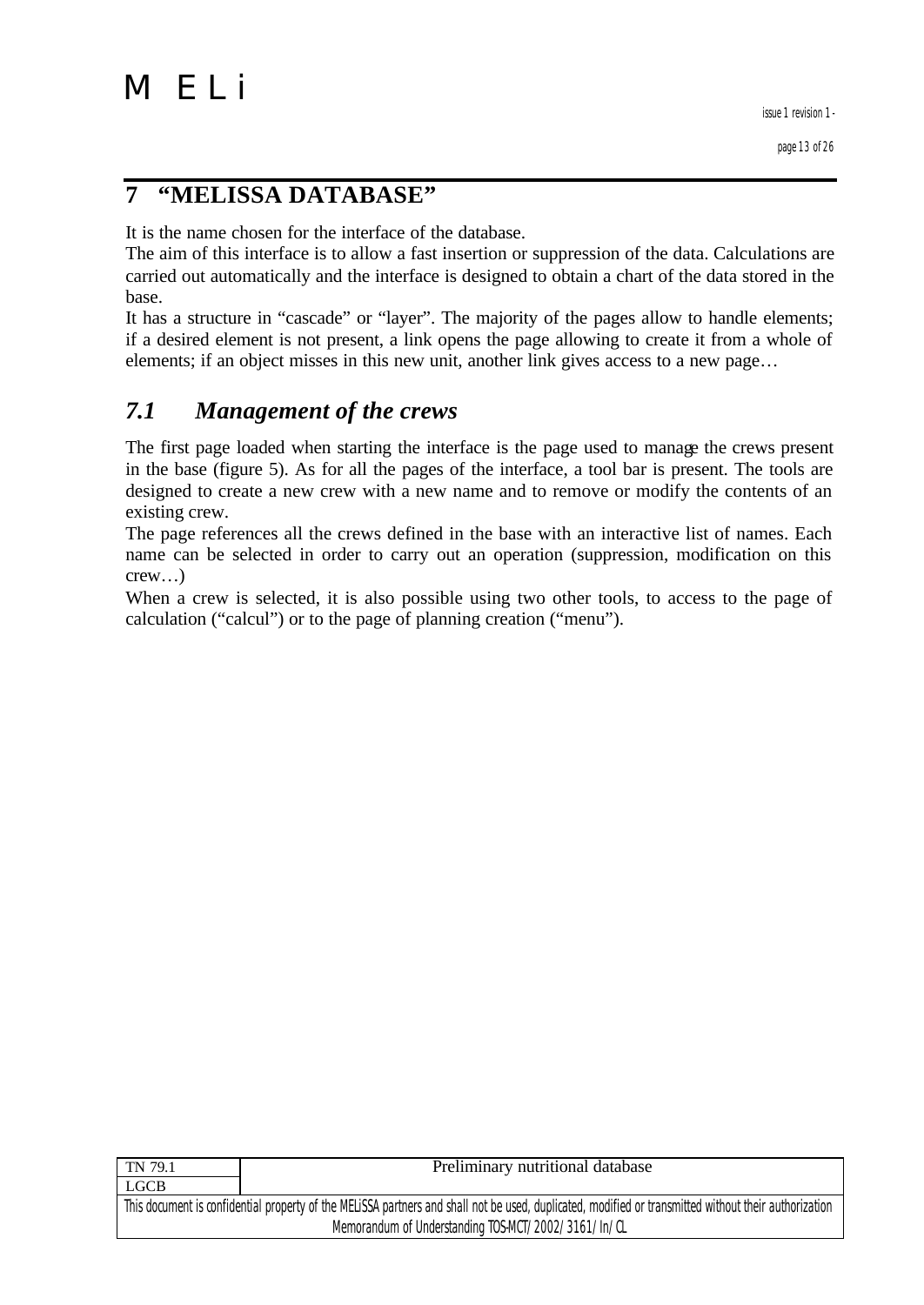issue 1 revision 1 -

page 14 of 26



Figure 5 : Outline of the page of management of the crews

Once a new crew is created, the interface automatically directs the user towards the page of management of the members of the crew.

# *7.2 Management of the crew's members*

This page lists all the members of the selected crew (figure 6). For each member a "record card" specifying information of the table "member", such as the sex, the weight, the size and the age, is available. These cards can also be selected.

This page is used like the page of management of the crews. The tools of the bar allow creating new members. When a member is selected, it is possible to modify information relating to it or to remove it.

An additional tool allows displaying a new window with the list of the needs for the selected member. The values are calculated from the equation of WHO and from the nutritional recommendations (figure 4).

Once the creation of the members is finished, it is necessary to return to the page of crew's management (figure 5) to access to the creation of a planning of menus.

| TN 79.1                                                                                                                                               | Preliminary nutritional database |  |
|-------------------------------------------------------------------------------------------------------------------------------------------------------|----------------------------------|--|
| <b>LGCB</b>                                                                                                                                           |                                  |  |
| This document is confidential property of the MELISSA partners and shall not be used, duplicated, modified or transmitted without their authorization |                                  |  |
| Memorandum of Understanding TOS-MCT/2002/3161/In/CL                                                                                                   |                                  |  |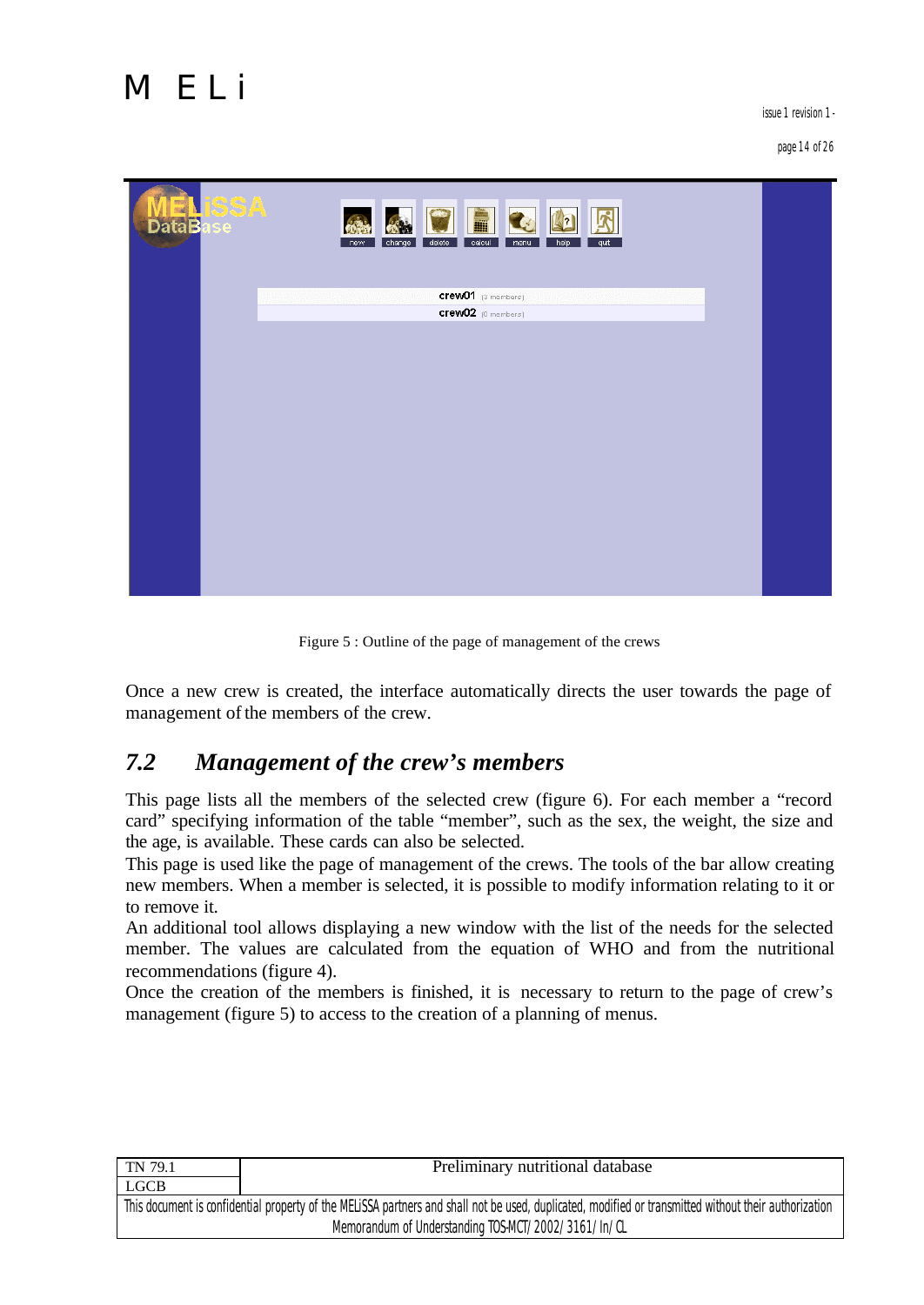issue 1 revision 1 -



Figure 6 : Outline of the page of management of the members of the crew

# *7.3 Management of a planning of menus*

In this page the user can simply define a planning of menus over 10 days, with four menus by day. The quantity of information to enter in the database for this step requires a flexible and fast interface. The developed interface allows storing all these data on the same page. An outline of this page is given in figure 7.

In top of the page a row of fields is numbered from 1 to 10. Each field represents one of the ten days planning. When a day is selected, the content of each menu is displayed in four lists (breakfast, lunch, pause and dinner). Another list on the left indexes all the dishes stored in the base. By this way, the user can very simply create a planning. He selects one day, a menu and a whole of dishes, which is transferred in the selected menu using a button.

Various tools were added to facilitate the operations of increase or reduction in the quantity of selected dishes.

| TN 79.1                                                                                                                                               | Preliminary nutritional database |  |
|-------------------------------------------------------------------------------------------------------------------------------------------------------|----------------------------------|--|
| <b>LGCB</b>                                                                                                                                           |                                  |  |
| This document is confidential property of the MELISSA partners and shall not be used, duplicated, modified or transmitted without their authorization |                                  |  |
| Memorandum of Understanding TOS-MCT/2002/3161/In/CL                                                                                                   |                                  |  |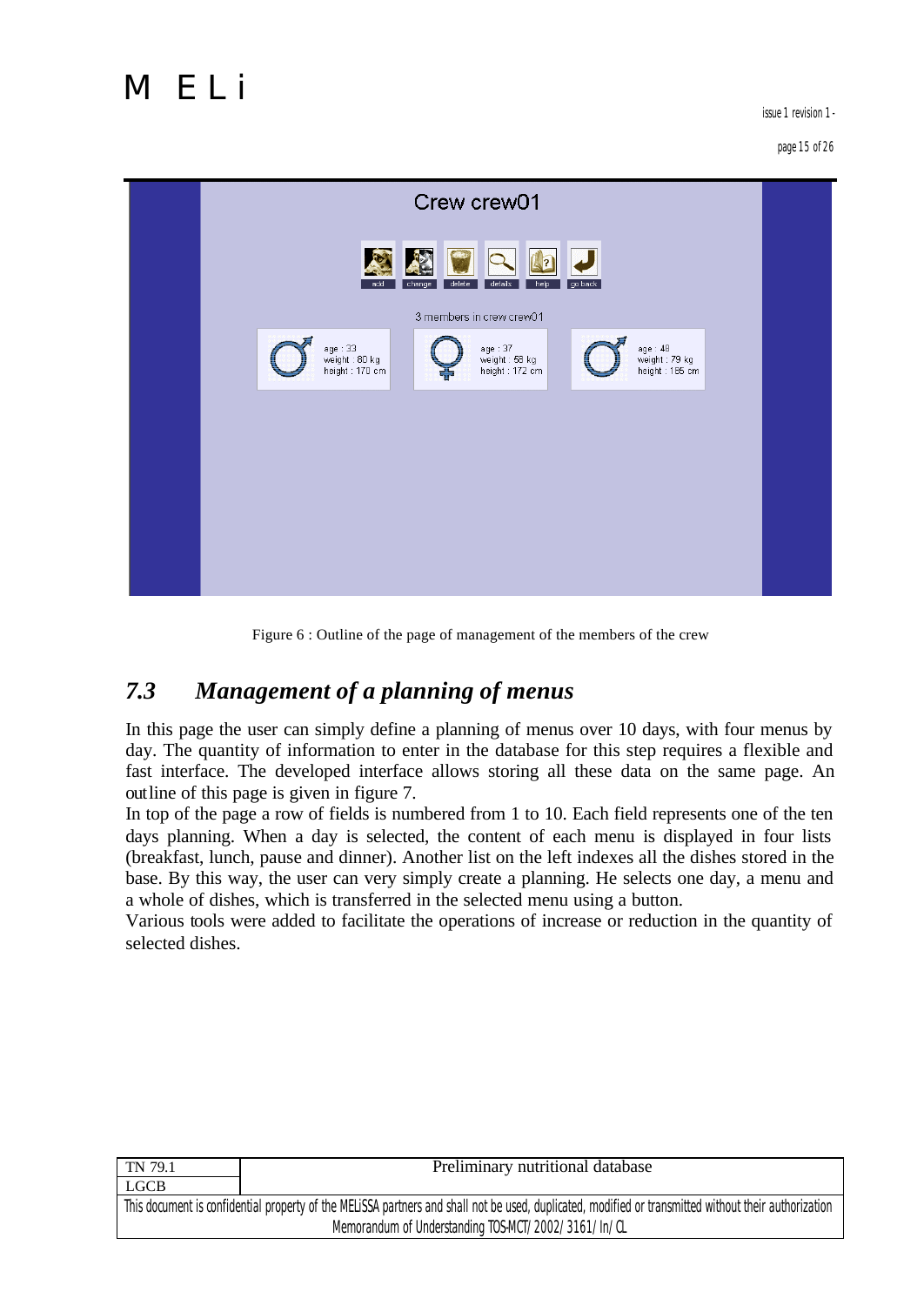issue 1 revision 1 -

page 16 of 26



Figure 7 : Outline of the page of management of the planning of menu

Though the manipulation of data on this page appears simple, its realization required a thorough training of the Javascript language. The use of Javascript allows to create a page and to define a planning without any reload of this page. When the user creates his planning, Javascript stores all the information. Once finished, the action of the button "Save" indicates to Javascript to send this information to the server, where PHP stores it in the database.

Another element of the page is also entirely managed by Javascript : the bar "nutritional cover" located in top on the right (figure 7). It indicates the cover rate of the needs for the selected day. For example a value of 50% signifies that the planning for the selected day covers half of the needs for the crew. With each modification of the planning, Javascript automatically recomputes this value in real time. This tool helps to more precisely define a planning according to the cover of the needs.

To define a planning of menu, it is necessary that several menus are pre-existent in the base. From this interface, it is always possible to add or modify dishes in the database.

# *7.4 Management of the dishes*

The use of the interface in the creation of dishes requires training. An outline of this page is visible on figure 8. In reality, a dish is prepared from a recipe. A series of ingredients is transformed according to precise steps and using various instruments. In the database, only

| TN 79.1                                                                                                                                               | Preliminary nutritional database |  |
|-------------------------------------------------------------------------------------------------------------------------------------------------------|----------------------------------|--|
| <b>LGCB</b>                                                                                                                                           |                                  |  |
| This document is confidential property of the MELISSA partners and shall not be used, duplicated, modified or transmitted without their authorization |                                  |  |
| Memorandum of Understanding TOS-MCT/2002/3161/In/CL                                                                                                   |                                  |  |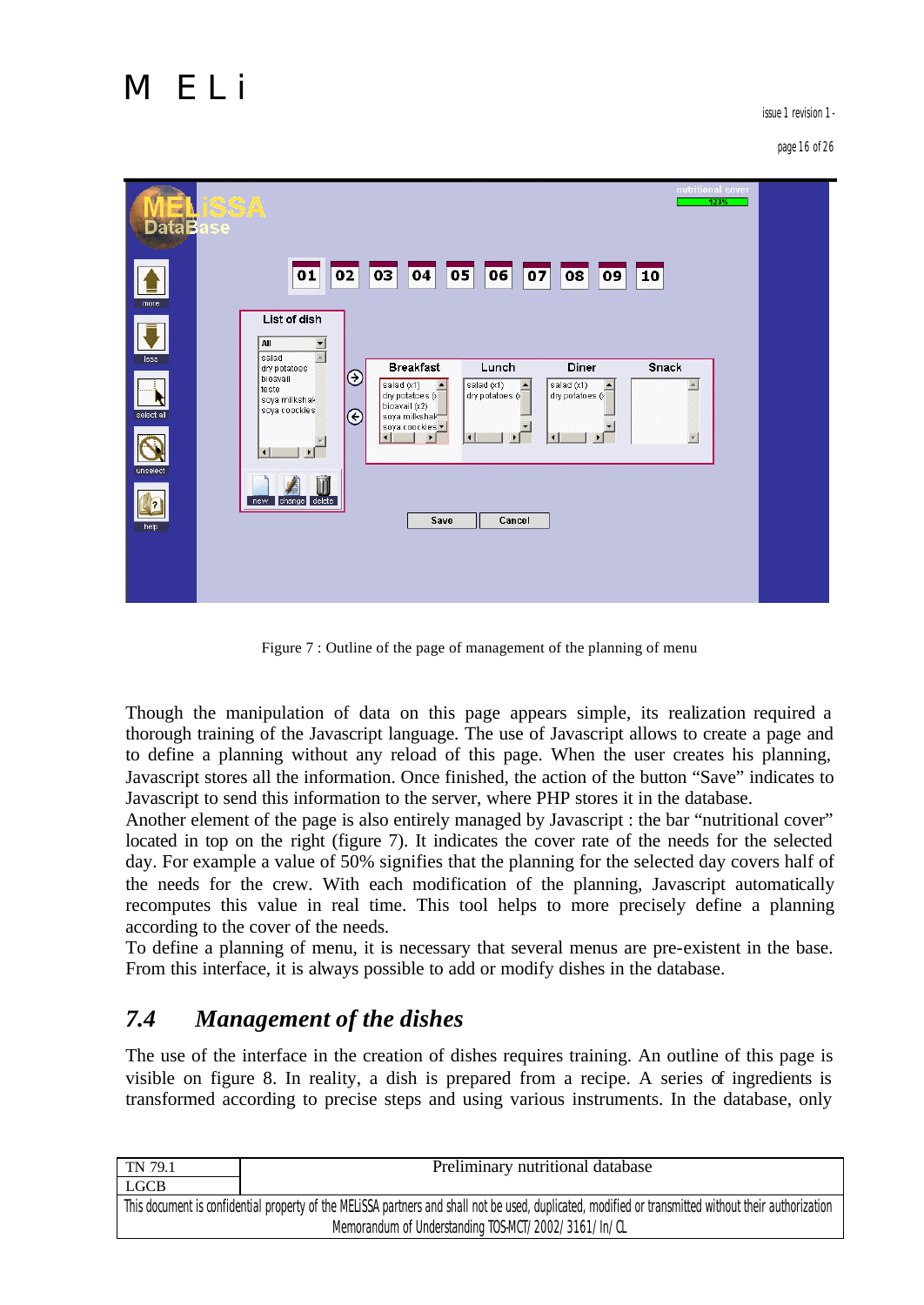

useful information relates to the unused ingredients, machines, waste and ingredients. The order of use of the ingredients and the precision of the steps are not to be stored.



Figure 8 : Outline of the page of creation of a dish.

In order to more precisely illustrate the function of this part of the interface, we will develop an example: the manufacture of Soya milk shake.

The manufacturing process detailed in figure 9 results from a series of rather complex processes transforming Soya beans into several dishes (cookies, milk…).

The milk shake production is based on hot water and Soya beans. The whole is ground and filtered. The pulp of Soya obtained from these operations will be used in another process. The remainder (filtrate) is added to a series of ingredients (Soya milk, sugar, thickener, flavor) and is mixed before being bottled and sterilized.

| TN 79.1                                                                                                                                               | Preliminary nutritional database                  |  |
|-------------------------------------------------------------------------------------------------------------------------------------------------------|---------------------------------------------------|--|
| <b>LGCB</b>                                                                                                                                           |                                                   |  |
| This document is confidential property of the MELISSA partners and shall not be used, duplicated, modified or transmitted without their authorization |                                                   |  |
|                                                                                                                                                       | )S-MCT/2002/3161/In/CL<br>Memorandum of Understar |  |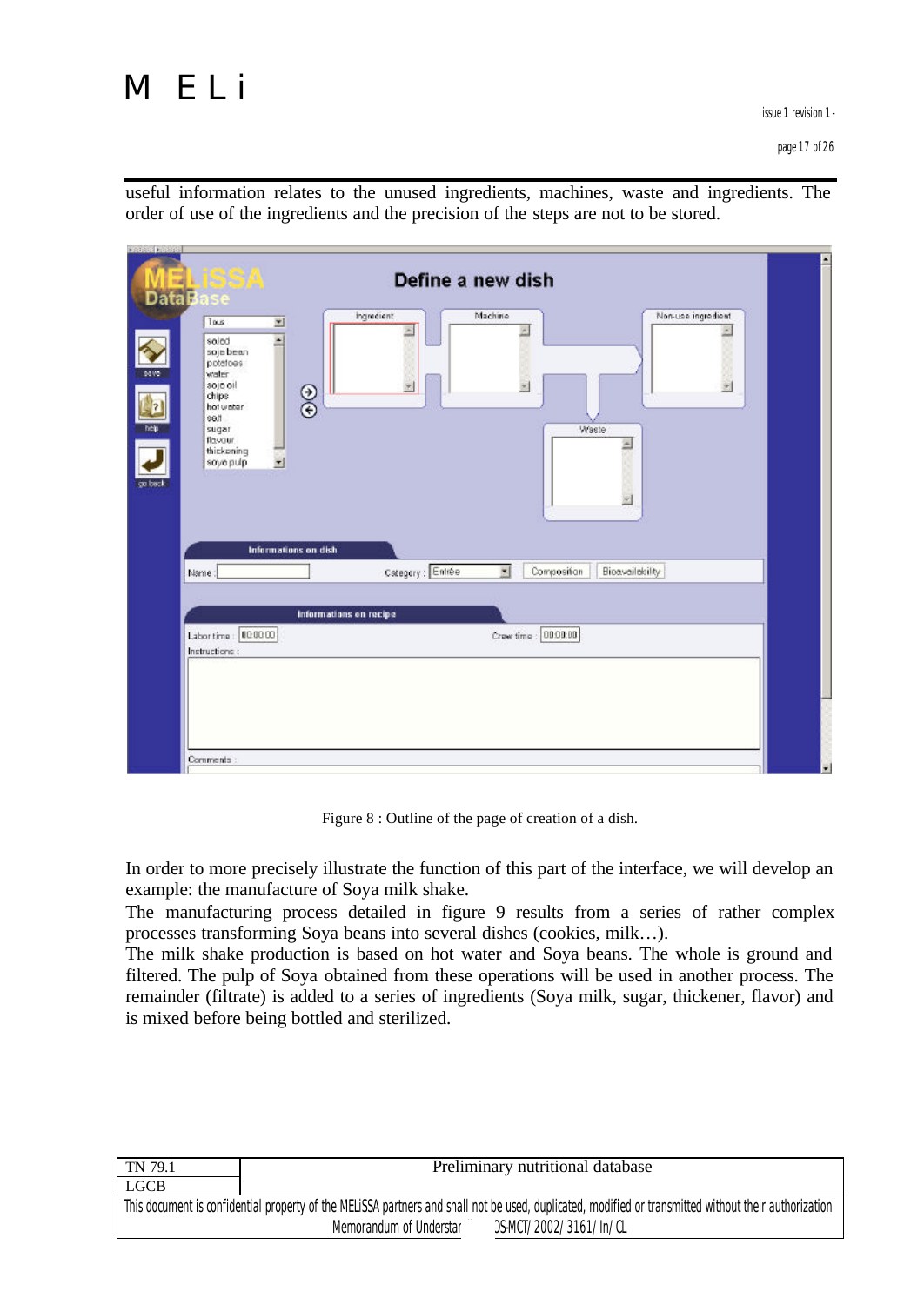

Figure 9 : Production process of Soya milk shake

All the information of this recipe is not stored in the base. The first step consists in gathering this information by category. Among the ingredients, we will place Soya beans, hot water, Soya milk, sugar, thickener and flavors. Four machines will be used: the crusher, the filter, the mixer and the sterilizer. No waste is produced and only the pulp of Soya is regarded as an unused ingredient. The step of setting out in bottle is not taken into account because no machine is necessary; nevertheless the time spent for this operation will be counted in the crew time and in the total time.

When ingredients and machines are defined, the process is reproduced using the categories of the interface (figure 8). Four lists relevant to four categories are opened: ingredient, machine, waste and non-used ingredient. The whole schematically represents a recipe: ingredients are transformed with machines to produce unused ingredients, waste, to obtain a dish. The operation consists in selecting one of the lists, finding the elements in the general list on the left, and transferring these elements in the selected list. The last step consists in filling the end of the form to give a name to the dish, to add instructions and comments. In this way it is possible to create a dish very quickly, the most difficult step being to determine the adequate category for each element.

On this page the composition and the biodisponibility of the dish can be specified. A button is used to open a new window to give a value for each nutriment defined by the nutritional recommendations. An outline of this new window is given on figure 10. Different tables contain the values of composition and biodisponibility used for the further step of calculations.

| TN 79.1                                                                                                                                               | Preliminary nutritional database |
|-------------------------------------------------------------------------------------------------------------------------------------------------------|----------------------------------|
| <b>LGCB</b>                                                                                                                                           |                                  |
| This document is confidential property of the MELISSA partners and shall not be used, duplicated, modified or transmitted without their authorization |                                  |
| Memorandum of Understanding TOS-MCT/2002/3161/In/CL                                                                                                   |                                  |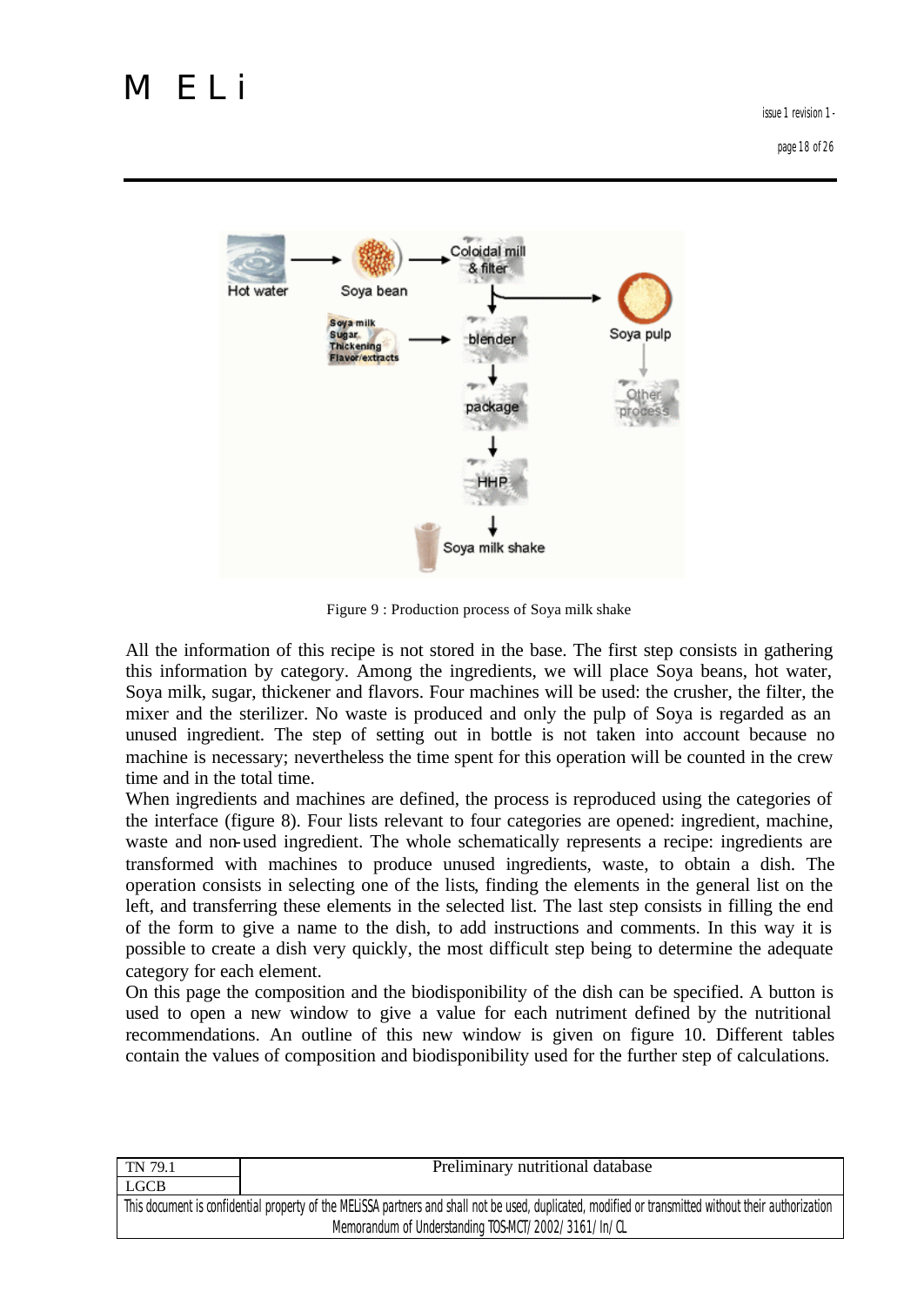page 19 of 26

| <u>Energy</u>                            |                |  |                             |  |  |
|------------------------------------------|----------------|--|-----------------------------|--|--|
|                                          | kCal<br>Energy |  |                             |  |  |
|                                          | <b>Protein</b> |  | kCal                        |  |  |
|                                          | Carbohydrate   |  | kCal                        |  |  |
|                                          | Fat            |  | kCal                        |  |  |
| Fluid                                    |                |  |                             |  |  |
| <b>Fluid</b>                             |                |  | mL per MJ                   |  |  |
| Fat-soluble vitamins<br><b>Vitamin A</b> |                |  |                             |  |  |
|                                          |                |  | µg retinol equivalents      |  |  |
| <b>Vitamin D</b>                         |                |  | пă                          |  |  |
|                                          |                |  |                             |  |  |
| <b>Vitamin F</b>                         |                |  | mg a-tocopherol equivalents |  |  |
|                                          |                |  | μg                          |  |  |
|                                          |                |  | Water-soluble vitamins      |  |  |
| Vitamin <sub>C</sub>                     |                |  | mg                          |  |  |
| <b>Vitamin B12</b>                       |                |  | H <sub>3</sub>              |  |  |
| Vitamin K<br><b>Vitamin B6</b>           |                |  | mg                          |  |  |
| <b>Thiamin</b>                           |                |  | mg                          |  |  |
| <b>Riboflavin</b>                        |                |  | mg                          |  |  |
| <b>Folate</b>                            |                |  | μg                          |  |  |
| <b>Niacin</b>                            |                |  | mg niacin equivalents       |  |  |
| <b>Biotin</b><br><b>Panthotenic acid</b> |                |  | H <sub>3</sub>              |  |  |

Figure 10 : Outline of the window : definition of the dish composition

### *7.5 Management of new ingredients and machines*

To cook of a new dish, new ingredients and machines must be necessary. The following describes how to create these new elements. All the forms relevant to can be loaded from the page "define a new dish".

#### 7.5.1 SIMPLE FORMS

Simple forms are used for the definition of new fresh plants, additional components, unused ingredients, machines and waste. An example is given in the figure 11.

A list of all the elements of the chosen category (for example machines) is displayed and can be selected. The characteristics are displayed in a table and can be modified by the user. The "new" button allows the user to create a new element in this category with its proper characteristics. The modifications and creations are saved in the database using the "save" button in the tool bar.

| TN 79.1                                                                                                                                               | Preliminary nutritional database                    |  |
|-------------------------------------------------------------------------------------------------------------------------------------------------------|-----------------------------------------------------|--|
| <b>LGCB</b>                                                                                                                                           |                                                     |  |
| This document is confidential property of the MELISSA partners and shall not be used, duplicated, modified or transmitted without their authorization |                                                     |  |
|                                                                                                                                                       | Memorandum of Understanding TOS-MCT/2002/3161/In/CL |  |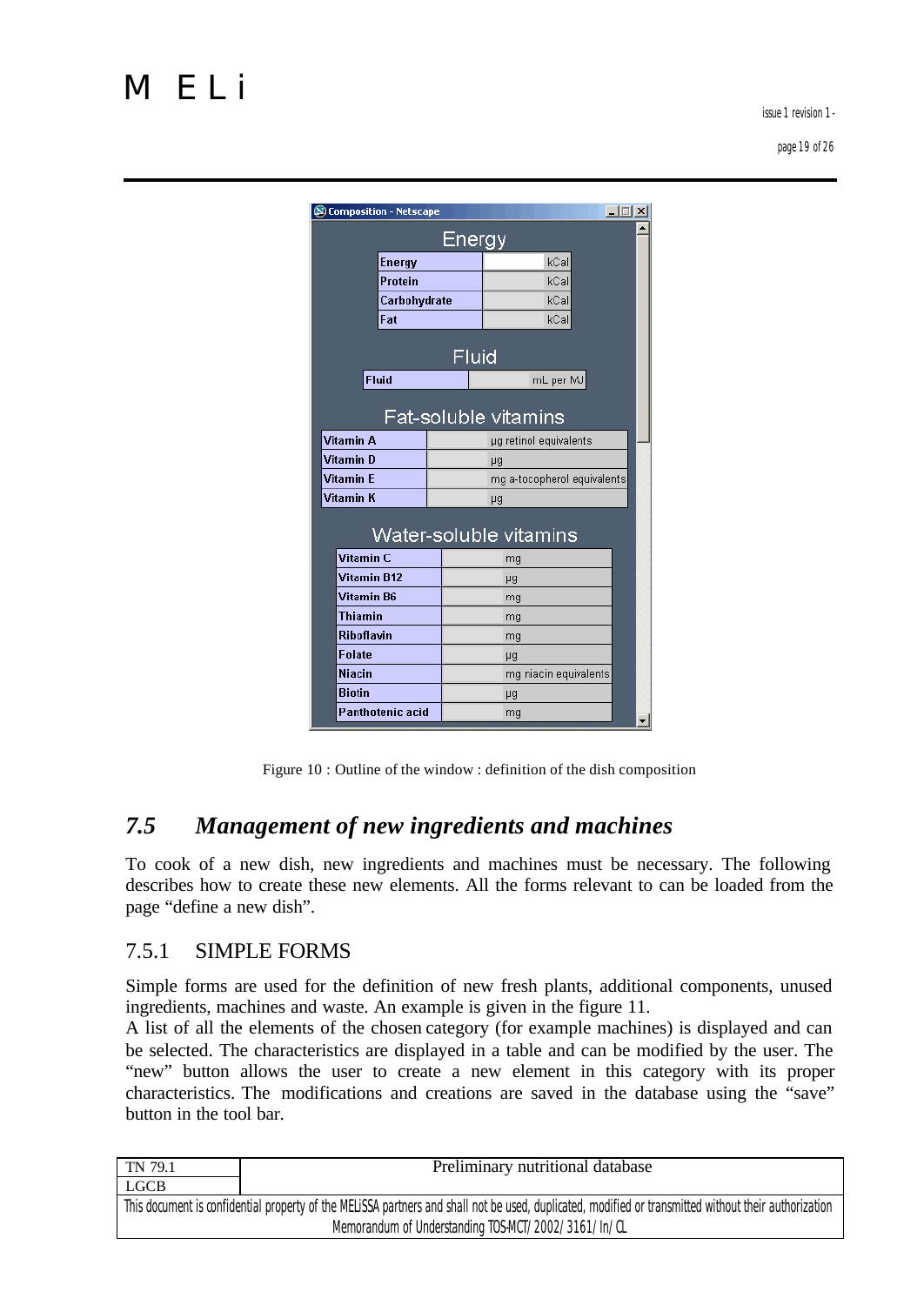issue 1 revision 1 -

#### page 20 of 26

| <b>Machine</b><br>List of machine<br>Name<br>blender<br>new<br>washer<br>$\overline{c}$<br><b>Energy</b><br>kW<br>boiler.<br>Voltage<br>380<br>V.<br>chopper<br><b>Heat generation</b><br>blender<br>kJ.<br>drier<br>save<br>02 Comsuption<br>L/h<br>extracter<br>CO2 generation<br>coloidal mill & filter<br>L/h<br>HHP<br><b>Mass</b><br>60<br>kg<br>Volume<br>0.1<br>m <sub>3</sub><br>delete<br><b>Surface</b><br>0.81<br>m2<br>Maintenance period<br>30<br>days<br>Maintenance crew time<br>00:30:00<br>help<br><b>Informations:</b><br>This machine is used in 3 dish. |
|------------------------------------------------------------------------------------------------------------------------------------------------------------------------------------------------------------------------------------------------------------------------------------------------------------------------------------------------------------------------------------------------------------------------------------------------------------------------------------------------------------------------------------------------------------------------------|
|                                                                                                                                                                                                                                                                                                                                                                                                                                                                                                                                                                              |
|                                                                                                                                                                                                                                                                                                                                                                                                                                                                                                                                                                              |
|                                                                                                                                                                                                                                                                                                                                                                                                                                                                                                                                                                              |
|                                                                                                                                                                                                                                                                                                                                                                                                                                                                                                                                                                              |
|                                                                                                                                                                                                                                                                                                                                                                                                                                                                                                                                                                              |
|                                                                                                                                                                                                                                                                                                                                                                                                                                                                                                                                                                              |
|                                                                                                                                                                                                                                                                                                                                                                                                                                                                                                                                                                              |
|                                                                                                                                                                                                                                                                                                                                                                                                                                                                                                                                                                              |
|                                                                                                                                                                                                                                                                                                                                                                                                                                                                                                                                                                              |
|                                                                                                                                                                                                                                                                                                                                                                                                                                                                                                                                                                              |
|                                                                                                                                                                                                                                                                                                                                                                                                                                                                                                                                                                              |
|                                                                                                                                                                                                                                                                                                                                                                                                                                                                                                                                                                              |
|                                                                                                                                                                                                                                                                                                                                                                                                                                                                                                                                                                              |
| go back                                                                                                                                                                                                                                                                                                                                                                                                                                                                                                                                                                      |

#### Figure 11 : Outline of a simple form to create a new machine

#### 7.5.2 JAVASCRIPT FORMS

These forms have been developed to create or modify information concerning stabilized materials and produced ingredients. The stabilized materials result from fresh plants and the produced ingredients from stabilized materials. Obtained from another ingredient, these two types of products are more complex to manage than the basic ingredients. An example of the form developed in this case is given in the figure 12.

The page presents a drop-down list to select the ingredient of origin, another list to select the machines used, and a text box for the name of the new ingredient. The buttons "Add" and "Remove" provide help to select or to remove the machines used during the process. For each machine inserted in the list, an operating time must be given: a double-click on a machine displays a text box to register this data. Additional information such as the composition and the working time can also be recorded.

Javascript manages all of these rather complex operations.

| TN 79.1                                                                                                                                               | Preliminary nutritional database |  |
|-------------------------------------------------------------------------------------------------------------------------------------------------------|----------------------------------|--|
| LGCB                                                                                                                                                  |                                  |  |
| This document is confidential property of the MELiSSA partners and shall not be used, duplicated, modified or transmitted without their authorization |                                  |  |
| Memorandum of Understanding TOS-MCT/2002/3161/In/CL                                                                                                   |                                  |  |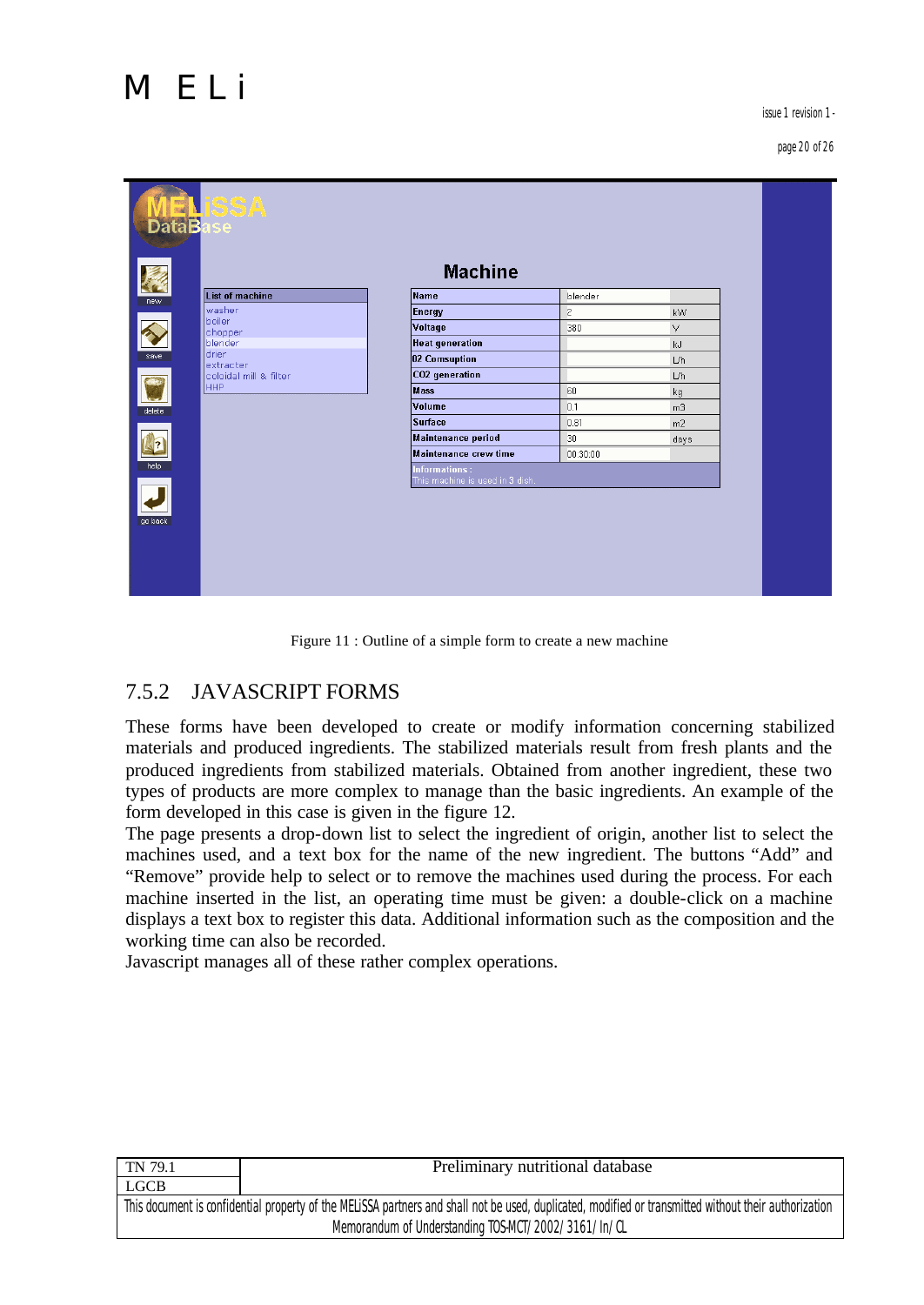

#### page 21 of 26

| <b>DataBa</b><br>new | 58 P<br>se                                                                                                                           |                                                                                          | <b>Stabilized materials</b>                |            |  |
|----------------------|--------------------------------------------------------------------------------------------------------------------------------------|------------------------------------------------------------------------------------------|--------------------------------------------|------------|--|
| save.<br>delete      | <b>List of Stabilized</b><br><b>Materials</b><br>boil potato<br>boil wheat<br>dry_soybean<br>hot water<br>anion mix<br>wash_lettuce. | wheat<br>۰<br>cereale<br>kale<br>lettuce<br>onion<br>potato<br>soybean<br>water<br>wheet | boiler<br>Add<br>Remove<br>Time 0020:00 OX | boil_wheet |  |
| hele<br>go back      |                                                                                                                                      | <b>Additionnal Information</b><br>Labor time 00.22.00                                    | Composition                                |            |  |

Figure 12 : Outline of a Javascript form for the creation of stabilized ingredients.

# *7.6 Step of calculation*

Once the planning of menu is defined for a given crew, the step of calculation is executed. Depending on the composition of the crew, a series of calculation is specific of the selected crew. On the page listing all the crews (figure 5), the button "calcul" gives access to the required page. This page is given in the figure 13.

On this page more than one forty graphs are gathered. The required graph is selected using a button or a key word. The use of Javascript allows displaying a single graph, the others being invisible. The other advantage to work with Javascript is the gain in processing speed. The total time of calculation and display for such a number of data is about ten seconds on a recent computer. Without the help of Javascript, a graph would have been calculated at each new request. With Javascript all the graphs are calculated and stored in memory before the display of the page. The time of access is thus about ten seconds but after, the display of each graph is instantaneous. The interface is then much more reactive for the user.

Each histogram present on this page is a HTML element, that is text inserted in colored tables. The generation of images would have offered the possibility to save them, but the computing time would not have been acceptable. The creation of HTML histogram instead of image does not change the precision of the graphic and the quality of the result.

| TN 79.1                                                                                                                                               | Preliminary nutritional database |  |
|-------------------------------------------------------------------------------------------------------------------------------------------------------|----------------------------------|--|
| <b>LGCB</b>                                                                                                                                           |                                  |  |
| This document is confidential property of the MELISSA partners and shall not be used, duplicated, modified or transmitted without their authorization |                                  |  |
| Memorandum of Understanding TOS-MCT/2002/3161/In/CL                                                                                                   |                                  |  |
|                                                                                                                                                       |                                  |  |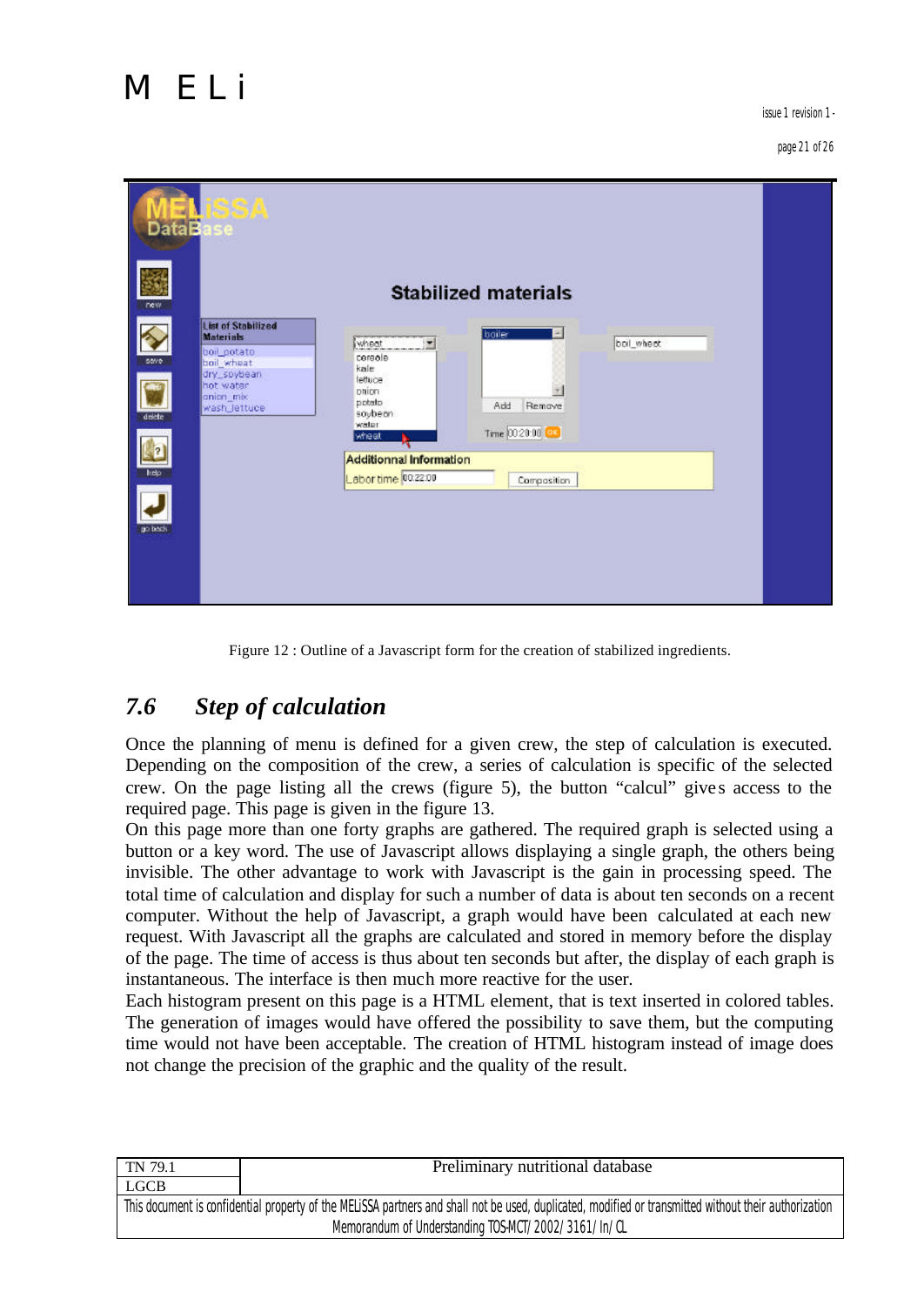issue 1 revision 1 -

#### page 22 of 26

| SSA<br>Data <b>B</b><br><b>ise</b>                                                                                                                                                             | Calcul                                                                                                                                                                                                                                  |  |
|------------------------------------------------------------------------------------------------------------------------------------------------------------------------------------------------|-----------------------------------------------------------------------------------------------------------------------------------------------------------------------------------------------------------------------------------------|--|
|                                                                                                                                                                                                | nutrition<br>go back<br>mass<br>energy<br>time<br>waste<br>help                                                                                                                                                                         |  |
| energy<br>protein<br>carbohydrate<br>fat<br>fluid<br>sodium<br>potassium<br>calcium<br>magnesium<br>vitamin_A<br>vitamin_D<br>vitamin_E<br>vitamin_K<br>vitamin_C<br>vitamin B12<br>vitamin_B6 | 1100ml/MJ<br>990ml/MJ<br>880ml/MJ<br>770ml/MJ<br>1100<br>660ml/MJ ·<br>mi/M.<br>550ml/MJ<br>440ml/MJ<br>330ml/MJ<br>300<br>220ml/MJ<br><b>UMIm</b><br>110ml/MJ<br>day 1 day 2 day 3 day 4 day 6 day 6 day 7 day 8 day 9 day 10<br>fluid |  |
| thiamin<br><b>riboflavin</b><br>folate<br>niacin<br><b>biotin</b><br>panthotenic_acid<br>histidine<br>isoleucine<br>leucine<br>lysine<br>methionine                                            |                                                                                                                                                                                                                                         |  |

#### Figure 13 : Outline of the page of calculation

# *7.7 Help section*

Help files were created to give assistance to the user during the use of the interface. The help can be asked from each page of the interface; it concerns the operation of each page, each button and each possible operation. Some examples are also given.

The help is stored in an hundred of files, each one devoted to a particular point. To facilitate the navigation among all these files, three modes of use are available. Each mode displays the same type of screen: the left part is reserved to the research mode and the right part loads the expected help file (figure 14).

#### 7.7.1 NAVIGATION BY PLAN

It is the default mode of navigation. It shows a general plan made up of various chapters. Each chapter contains sub-chapters or help files. The search for a file is thus carried out by progression: a general topic is initially selected before consulting the detail.

#### 7.7.2 NAVIGATION BY KEY WORD

This mode presents a zone of text with a drop-down list of specific terms. Typing a word in the text zone automatically selects the nearest word in the list. A double-click on a word of the list displays the associated help file. This method of research is often the faster as it avoids knowing the hierarchy of the help files.

| TN 79.1                                                                                                                                               | Preliminary nutritional database |  |
|-------------------------------------------------------------------------------------------------------------------------------------------------------|----------------------------------|--|
| <b>LGCB</b>                                                                                                                                           |                                  |  |
| This document is confidential property of the MELISSA partners and shall not be used, duplicated, modified or transmitted without their authorization |                                  |  |
| Memorandum of Understanding TOS-MCT/2002/3161/In/CL                                                                                                   |                                  |  |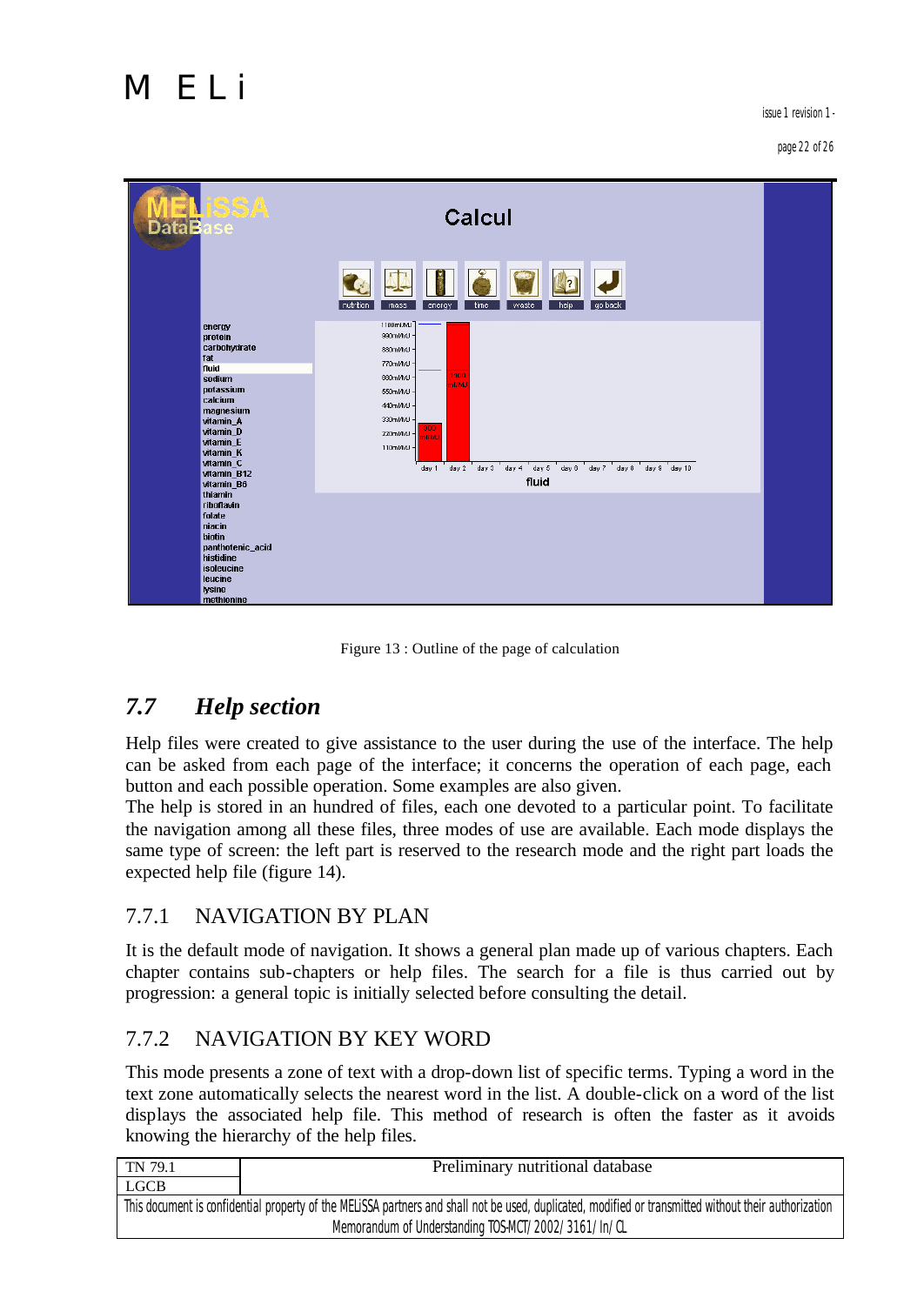

page 23 of 26



Figure 14 : Window of assistance in the navigation mode by plan

#### 7.7.3 NAVIGATION BY RESEARCH

It is similar to the mode of navigation by key words except that the list is initially empty. Typing a word in the text zone automatically launches a research in all the help files. Finally, the list contains all the files comprising this word. The files are sorted by decreasing occurrence of the required word. This mode allows finding information rather quickly if the required word is not too widespread.

| TN 79.1                                                                                                                                               | Preliminary nutritional database |
|-------------------------------------------------------------------------------------------------------------------------------------------------------|----------------------------------|
| <b>LGCB</b>                                                                                                                                           |                                  |
| This document is confidential property of the MELISSA partners and shall not be used, duplicated, modified or transmitted without their authorization |                                  |
| Memorandum of Understanding TOS-MCT/2002/3161/In/CL                                                                                                   |                                  |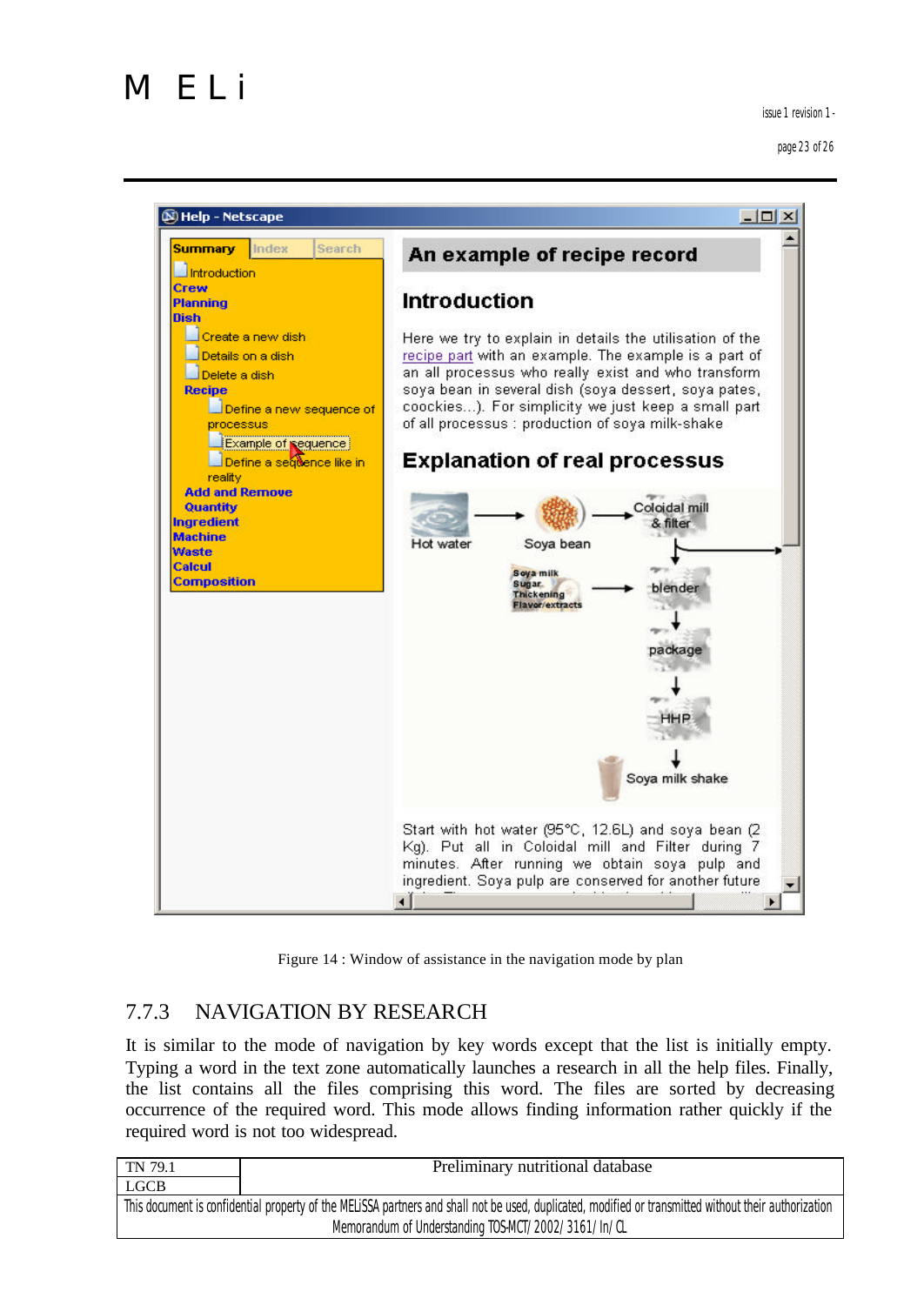page 24 of 26

# *7.8 Closing of the database*

The interface is closed using the button "quit" located on the page of management of the crews (figure 5). At this time, all the tables of the database are updated. When many operations of insertion and suppression of data are carried out on a table, a loss of disk space can be displayed. To mitigate this problem, the database management system of MySQL executes a special function to remove this loss of space. This operation is thus carried out on all the tables of the database in order to optimize the size of the base.

# **8 CONCLUSION**

In this preliminary study, we try to build the structure for a nutritional database according to the constraints brought by the MELiSSA loop. The interface is now functional and rather easy to use. The next step is to collect data to fill all the fields: nutritional characteristics of fresh plant, nutritional and biodisponibility data of dishes, recipes, menus...

Actually, the base allows the creation of ten days planning for a crew, and computes the nutritional value resulting from this planning. Besides this basic functionality, a number of improvements can be considered.

To save time and to optimize the development of a planning, the system would be modified to build a planning of menu automatically. On the basis of criteria not still defined, the computer would select the well-adapted planning among the whole possible solutions. The pre-requisite consists in defining the criteria to decide which planning is better than another one for a given crew.

Another parameter not yet taken into account is the number of dishes per meal. To let the computer solve this value should considerably increase the complexity of the problem. First, we will begin in fixing 4 dishes for each meal: an entry, a principal dish, a dessert and a drink or other. With 4 meals per day, we thus have 16 dishes per day, that is to say 160 dishes to be determined for each planning.

The creation of a planning gives the cover of the needs for a crew. Actually, these needs are regarded as constant. In a future development, it would be interesting to include the physical activities performed by the crew to balance the nutritional needs. According to the efforts carried out by the crew, the choice of the planning of menus would be much more adapted to the real needs of the crew.

The last improvement would consist in creating a stock management of the fresh plants, the unused ingredients, the additional components and the waste. This would highlight the feasibility of a planning with the real possibilities of operation of the MELiSSA loop.

The structure of the database was built according to all these possible improvements.

# **9 TECHNICAL OUTLOOKS**

Before taking into account all these modifications, each step of the interface has to be tested with many data to detect and correct the possible bugs due to computer links. This step could

| TN 79.1                                                                                                                                               | Preliminary nutritional database |  |
|-------------------------------------------------------------------------------------------------------------------------------------------------------|----------------------------------|--|
| <b>LGCB</b>                                                                                                                                           |                                  |  |
| This document is confidential property of the MELISSA partners and shall not be used, duplicated, modified or transmitted without their authorization |                                  |  |
| Memorandum of Understanding TOS-MCT/2002/3161/In/CL                                                                                                   |                                  |  |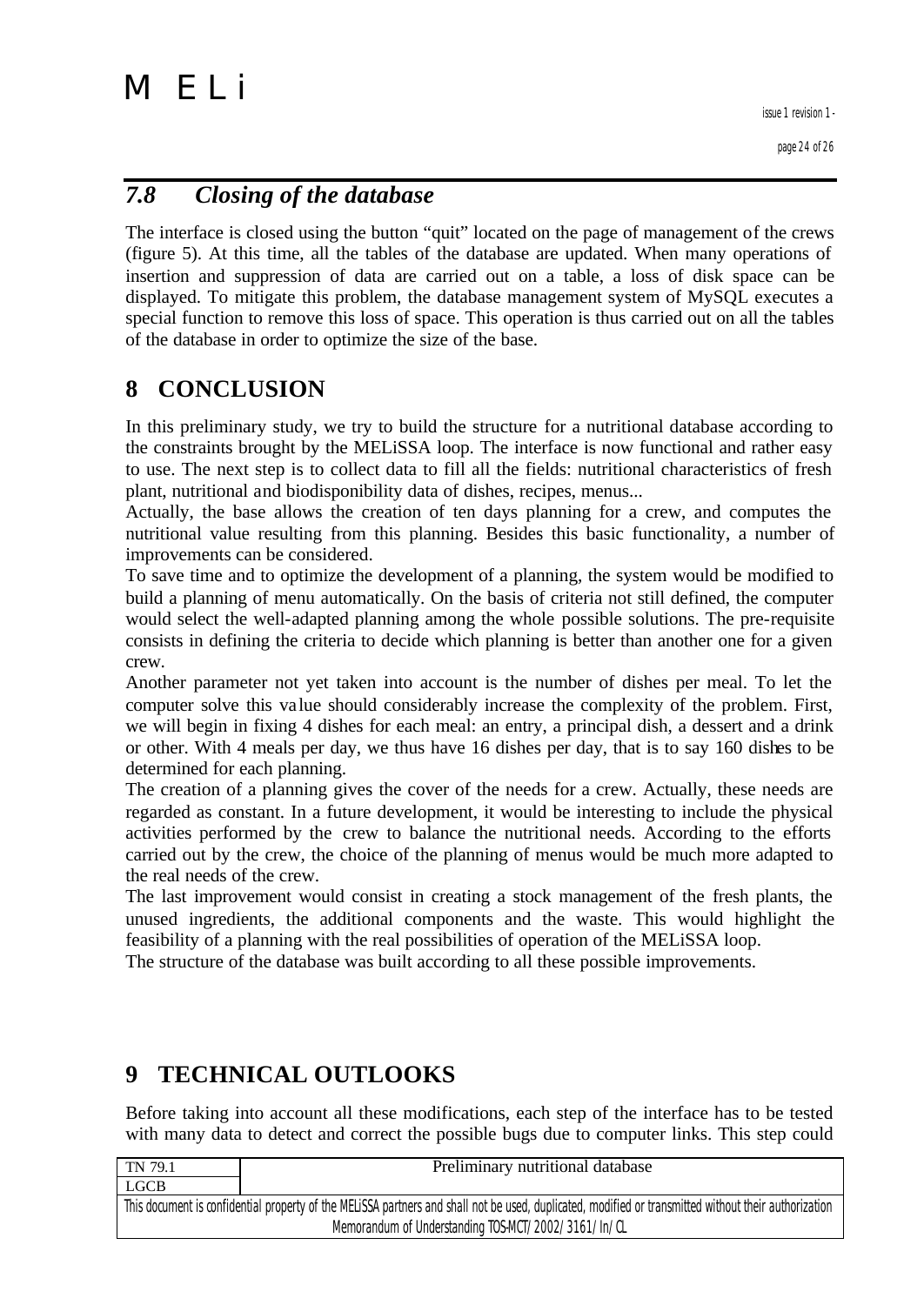issue 1 revision 1 -

be carried out by MELiSSA partners from the original CD given to ESA. This CD allowed to set up on PC computer, the free tools: EasyPHP, MySQL and Apache and the MELiSSA database (version 0).

After this step of analysis on the product, the MELiSSA database must be filled with pertinent nutrient data. The best way should be that only one offical version exists in UBP with an internet access to MELiSSA partners with different levels of access authorization. This last point was necessary to keep a scientific guarantee to the main data (the nutrient composition of fresh plant, stabilized ingredients and produced ingredients) which have to be limited to the administrator.

# **10 REFERENCES**

Cenci-McGrody J.M. and Stiller C.Q. (1997) A six step practical approach : menu design though consumer satisfaction in a regenerative life support system. International Conference on Environmental Systems. ASAE paper 972358.

Heuclin C.M., Creuly C., Dussap C.G. and Timsit M. (2002) Aurora space food preparation and process optimization, Technical Note 1 : State of the art and bibliographic approach.

Hsiang H., Rodriguez L. and Ting K.C. (2000) Top-level modelling of Food Processing and Nutrition (FP&N) component of Advanced Life Support System (ALSS). International Conference on Environmental Systems. ASAE paper 2000-01-2262.

Hunter J. and Drysdale A. (1996) Concepts for food processing for lunar and planetary stations. International Conference on Environmental Systems. ASAE paper 961415.

Hunter J., Olabi A., Spies R., Rovers A.P. and Levitsky D.A. (1998) Diet design and food processing for bioregenerative life support systems. International Conference on Environmental Systems. ASAE paper 981558.

Jones H. (2000) Matching crew diet and crop food production in Bio-plex. International Conference on Environmental Systems. ASAE paper 2000-01-2397.

Lane H.W. and Schoeller D.A. (1999) Nutrition in space flight and weightlessness models. CRC Press. London. 300 p.

Olabi A. and Hunter J.B. (1999) Cost and quality of a bioregenerative diet. International Conference on Environmental Systems. ASAE paper 1999-01-2077.

Perchonok M.H., Stevens I., Swango B.E. and Toerne M.E. (2002) Advanced life support food subsystem salad crops requirements. International Conference on Environmental Systems. ASAE paper 2002-01-2477.

Poughon L. and Dussap C.G. (2001) Higher plant compartment optimisation and modelling methodology and use of equivalent system mass (ESM) models developed for advanced life support systems for MELiSSA analysis, Technical Note 55.3, ECT/FG/MMM/97.012.

Vodovotz Y., Bourland C.T. and Rappole C.L..(1997) Advanced Life Support food development : a new challenge. International Conference on Environmental Systems. ASAE paper 972363.

| TN 79.1                                                                                                                                               | Preliminary nutritional database                    |  |
|-------------------------------------------------------------------------------------------------------------------------------------------------------|-----------------------------------------------------|--|
| LGCB                                                                                                                                                  |                                                     |  |
| This document is confidential property of the MELISSA partners and shall not be used, duplicated, modified or transmitted without their authorization |                                                     |  |
|                                                                                                                                                       | Memorandum of Understanding TOS-MCT/2002/3161/In/CL |  |